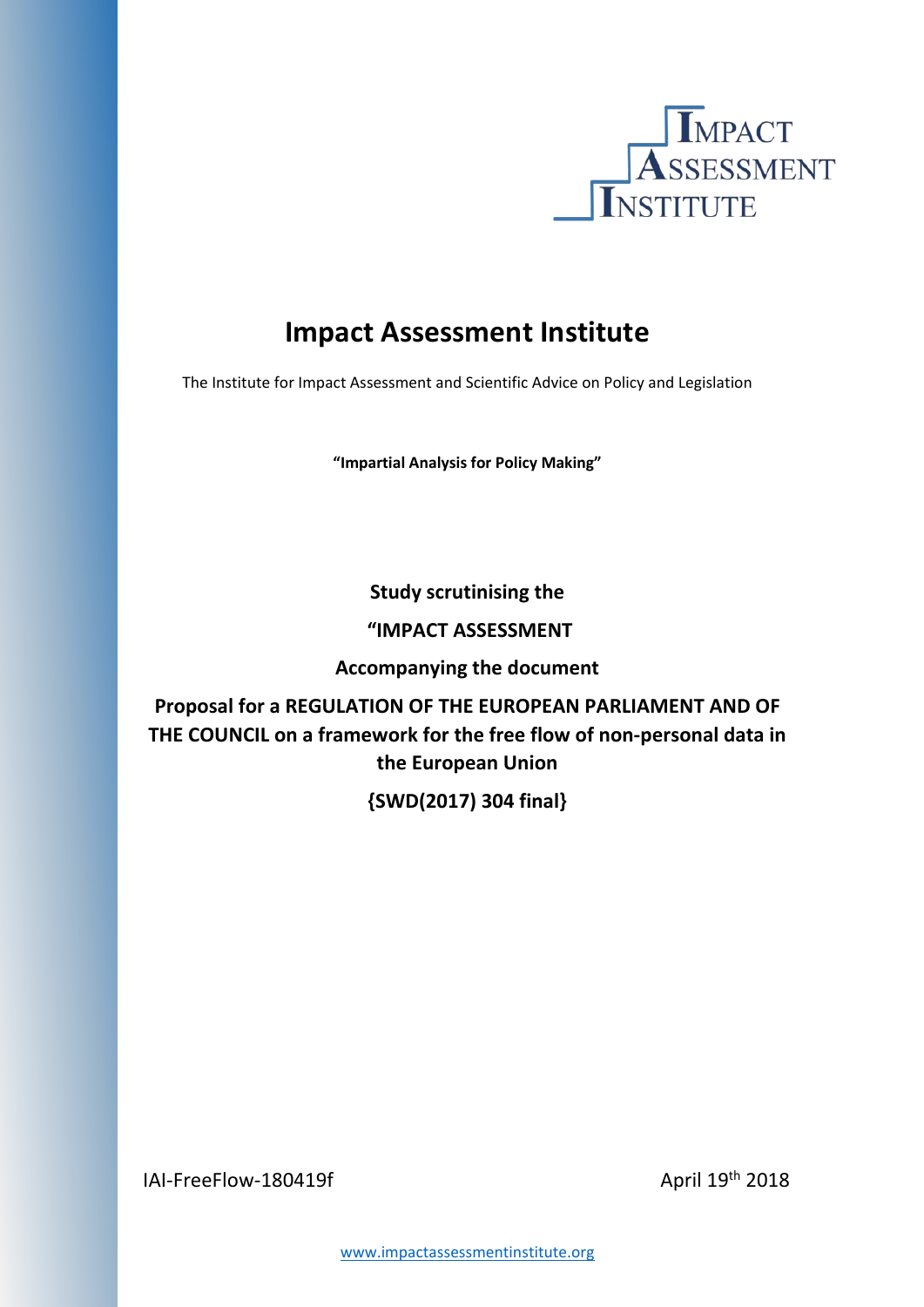# <span id="page-1-0"></span>Main Findings

The European Commission's proposal for a Framework for a Free Flow of Non-Personal Data in the European Union is presented as a key step for the EU's emerging Digital Single Market potential.

Detailed scrutiny of the Impact Assessment and related documents shows that the available evidence is sufficient to support the proposed legislative framework for Free Flow of Data. However there are a number of shortcomings in parts of the Impact Assessment and in its methodology that distract from the relevant content.

The following significant observations can be made:

- The available evidence arrives at a rationale for EU action on the identified problem areas and is sufficient to support the principlesbased legislative policy option presented by the Commission proposal;
- The identified impacts are mainly qualitative and are acknowledged as such, with additional quantitative analysis that indicates an economic benefit from the preferred policy option;
- In certain cases the evidence is complemented with unsubstantiated assertions and speculative calculations, that add no value to the analysis;
- The Impact Assessment presents adequate arguments addressing stakeholders concerns on lifting of localisation requirements, although in making these arguments its language is not fully objective;
- Definitions of key terms "non-personal data" and "portability" are available but not transparently referenced, impairing clarity of the assessment;
- The presentation of stakeholder views is often misrepresentative of the results of the public consultation. Claims are said to be 'corroborated' by these results without providing concrete data;
- The "no-change" policy option was not adequately evaluated and characterised, limiting its use for comparing the assessed policy options;
- The multi-criteria comparison of the policy options lacks a coherent methodology and execution, in particular by not weighting the assessment criteria.

In this impact assessment, the preferred policy option is accompanied by adequate supporting data, but some of the supplementary content is inconsistent and superfluous, resulting in a weak presentation of the case.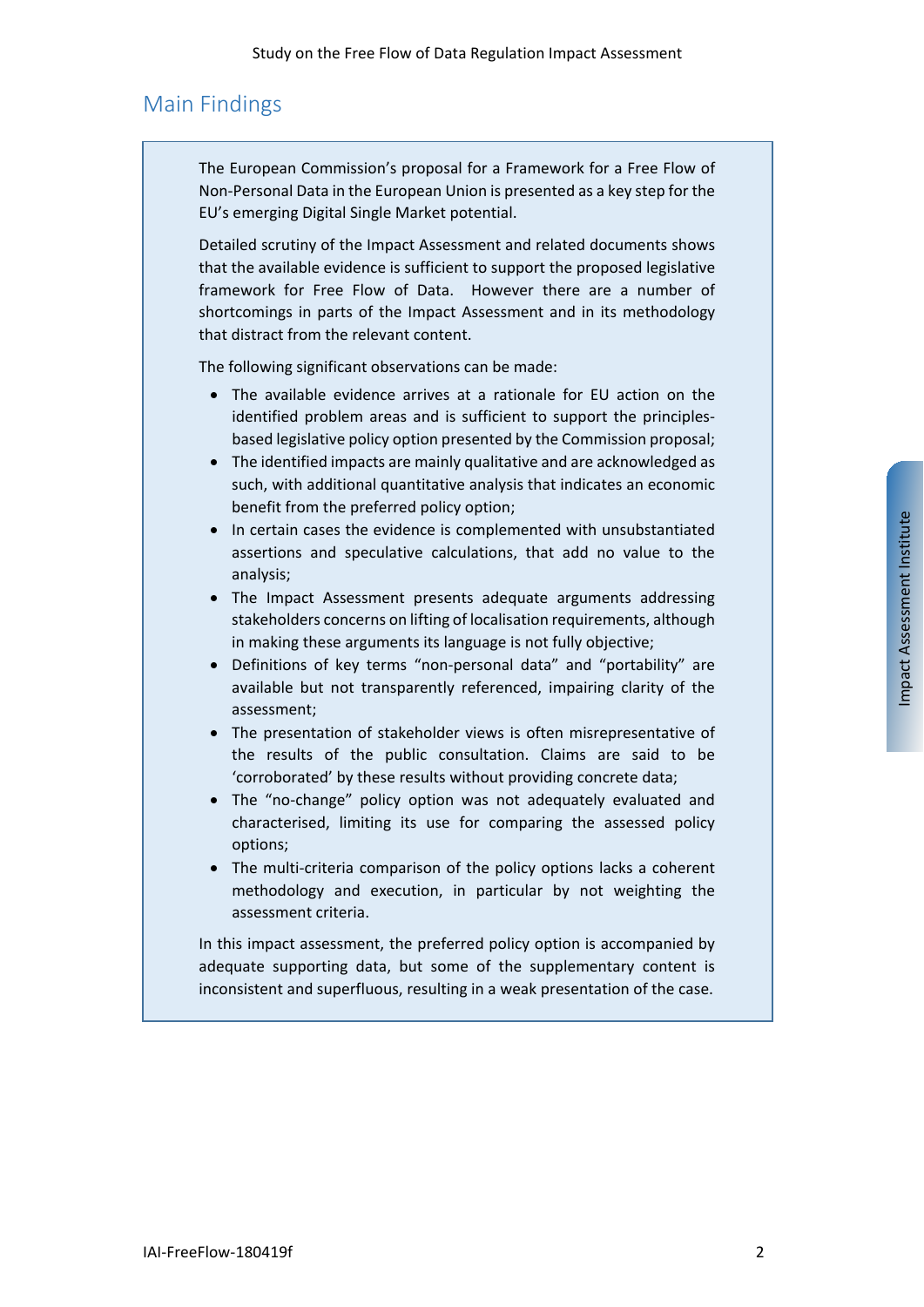# <span id="page-2-0"></span>Visualisation

The following table provides a visual overview of the results of this report for each element of the evidence presented in the Impact Assessment, using an assessment from 1 to 7 to indicate the level of confidence  $(1 =$  highest,  $7 =$  lowest confidence level).

| <b>Element</b>     | <b>Assessment level &amp;</b><br>description (17) |                                                                 | <b>Notes</b>                                                                                                                                                                                                                                                                                                               |  |
|--------------------|---------------------------------------------------|-----------------------------------------------------------------|----------------------------------------------------------------------------------------------------------------------------------------------------------------------------------------------------------------------------------------------------------------------------------------------------------------------------|--|
| Rhetoric           | $\overline{4}$                                    | Concerns identified<br>with analysis and/or<br>evidence         | The language used in setting the scope for the<br>Impact Assessment is mostly neutral. Throughout<br>the text there are cases of rhetorical arguments put<br>forward without substantiation.                                                                                                                               |  |
| Assumptions        | $\overline{4}$                                    | Concerns identified<br>with analysis and/or<br>evidence         | The relevant assumptions are well-referenced and<br>in the main sound, but on occasion, major trends<br>and consequences are drawn from isolated<br>examples, without explicit evidence. The definitions<br>of two key terms are not transparent.                                                                          |  |
| Background<br>data | $\overline{4}$                                    | Concerns identified<br>with analysis and/or<br>evidence         | The data are adequate to provide relevant evidence<br>but some are of varying quality. The presentation of<br>the results of the public consultation is not<br>consistent. The views of interested parties are<br>sometimes not presented in a balanced manner.                                                            |  |
| Analysis           | $\overline{4}$                                    | Concerns identified<br>with analysis and/or<br>evidence         | The Impact Assessment presents well-reasoned<br>analysis for many of the impacts, but on occasion<br>exhibits errors in making logical connections. The<br>policy options are not all given the same attention<br>and level of analysis. In certain cases the practical<br>implications of policy options is left unclear. |  |
| <b>Results</b>     | $\overline{4}$                                    | Concerns identified<br>on analysis and/or<br>evidence           | The presented evidence is sufficient to support the<br>results of the assessment. However, the<br>methodology used for the comparison of policy<br>options is incoherent and lacks robustness.                                                                                                                             |  |
| Conclusions        | $\overline{2}$                                    | Minor questions<br>identified on<br>analysis and/or<br>evidence | The conclusions of the Impact Assessment reflect<br>the evidence presented in it and the translation of<br>the results of the Impact Assessment to the<br>legislative proposal is coherent.                                                                                                                                |  |

#### Key to assessment levels

| Correct<br>analysis, fully<br>evidenced | Minor<br>questions<br>identified on<br>analysis<br>and/or<br>evidence | Several<br>questions<br>identified on<br>analysis<br>and/or<br>evidence | Concerns<br>identified<br>with analysis<br>and/or<br>evidence | Substantial<br>concerns<br>identified<br>with analysis<br>and/or<br>evidence | Serious<br>concerns<br>identified<br>with analysis<br>and/or<br>evidence | Incorrect<br>analysis /<br>evidence<br>absent |
|-----------------------------------------|-----------------------------------------------------------------------|-------------------------------------------------------------------------|---------------------------------------------------------------|------------------------------------------------------------------------------|--------------------------------------------------------------------------|-----------------------------------------------|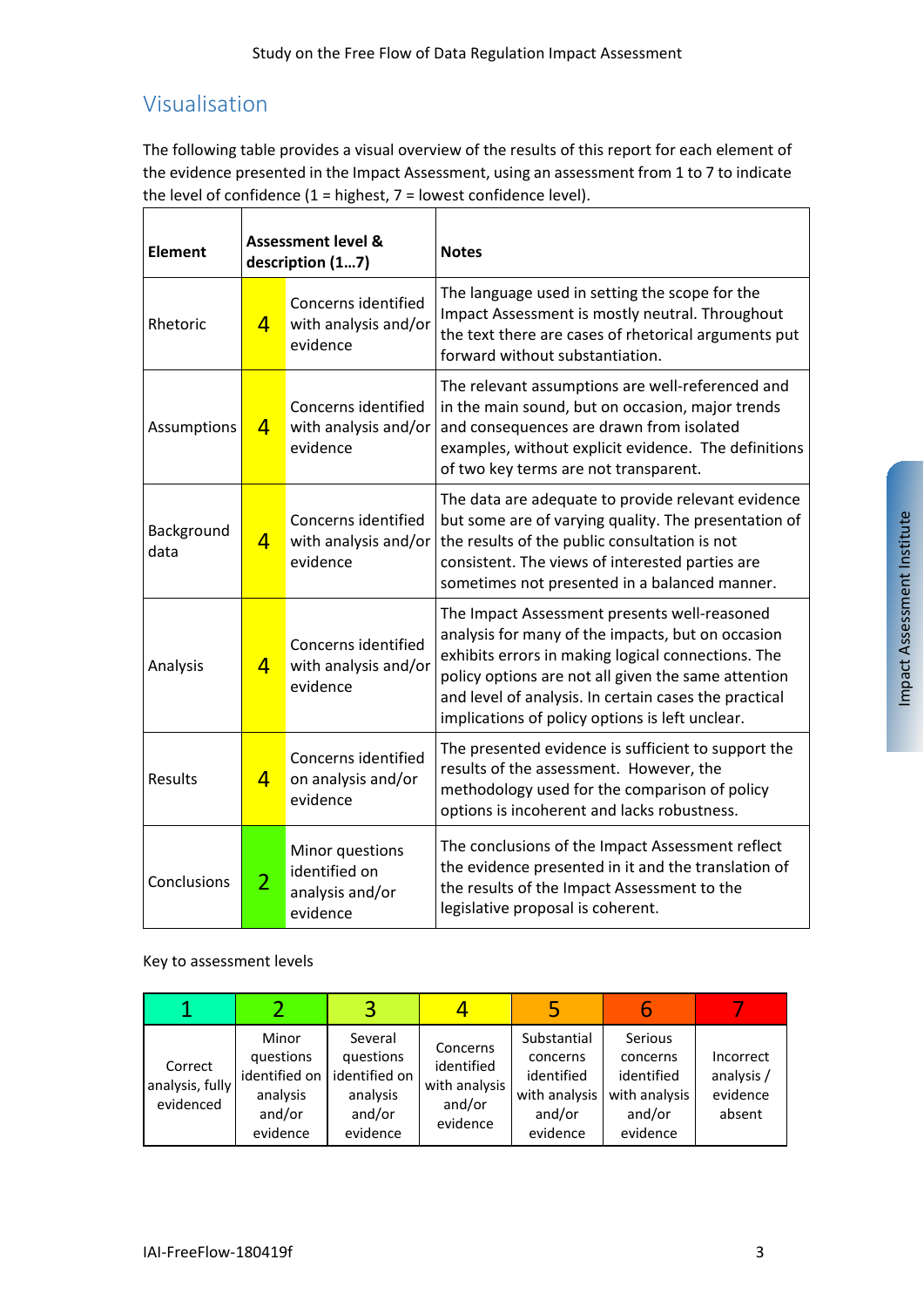# Contents

| $\mathbf{1}$   |     |       |                                                                                 |  |
|----------------|-----|-------|---------------------------------------------------------------------------------|--|
|                | 1.1 |       |                                                                                 |  |
|                | 1.2 |       |                                                                                 |  |
| $\overline{2}$ |     |       |                                                                                 |  |
|                | 2.1 |       |                                                                                 |  |
|                | 2.2 |       |                                                                                 |  |
|                | 2.3 |       |                                                                                 |  |
|                | 2.4 |       |                                                                                 |  |
|                | 2.5 |       |                                                                                 |  |
| 3              |     |       |                                                                                 |  |
|                | 3.1 |       |                                                                                 |  |
|                |     | 3.1.1 |                                                                                 |  |
|                |     | 3.1.2 |                                                                                 |  |
|                |     | 3.1.3 |                                                                                 |  |
|                |     | 3.1.4 |                                                                                 |  |
|                | 3.2 |       |                                                                                 |  |
| 4              |     |       |                                                                                 |  |
|                | 4.1 |       |                                                                                 |  |
| 5              |     |       |                                                                                 |  |
|                | 5.1 |       |                                                                                 |  |
|                |     | 5.1.1 |                                                                                 |  |
|                |     | 5.1.2 |                                                                                 |  |
|                |     | 5.1.3 |                                                                                 |  |
|                |     | 5.1.4 |                                                                                 |  |
|                | 5.2 |       |                                                                                 |  |
|                |     | 5.2.1 |                                                                                 |  |
|                |     | 5.2.2 |                                                                                 |  |
|                |     | 5.2.3 |                                                                                 |  |
|                |     | 5.2.4 |                                                                                 |  |
|                | 5.3 |       | Option 2: Principles-based legislative initiative and cooperation framework  21 |  |
|                |     | 5.3.1 |                                                                                 |  |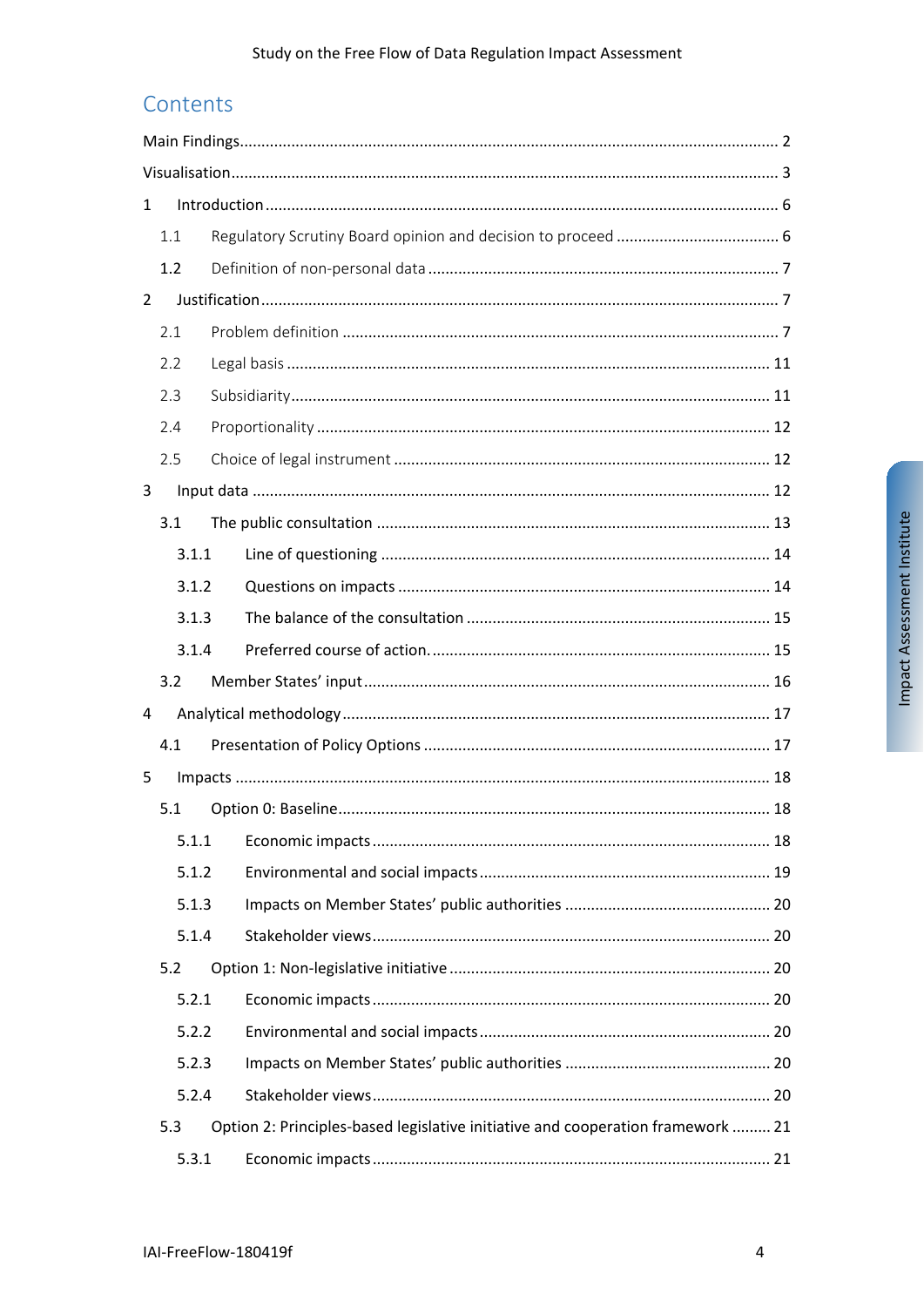Study on the Free Flow of Data Regulation Impact Assessment

|                | 5.3.2 |  |  |  |  |
|----------------|-------|--|--|--|--|
|                | 5.3.3 |  |  |  |  |
|                | 5.3.4 |  |  |  |  |
|                | 5.4   |  |  |  |  |
|                | 5.4.1 |  |  |  |  |
|                | 5.4.2 |  |  |  |  |
|                | 5.4.3 |  |  |  |  |
|                | 5.4.4 |  |  |  |  |
| 6              |       |  |  |  |  |
| $\overline{7}$ |       |  |  |  |  |
|                | 7.1   |  |  |  |  |
|                | 7.2   |  |  |  |  |
| 8              |       |  |  |  |  |
|                |       |  |  |  |  |
|                |       |  |  |  |  |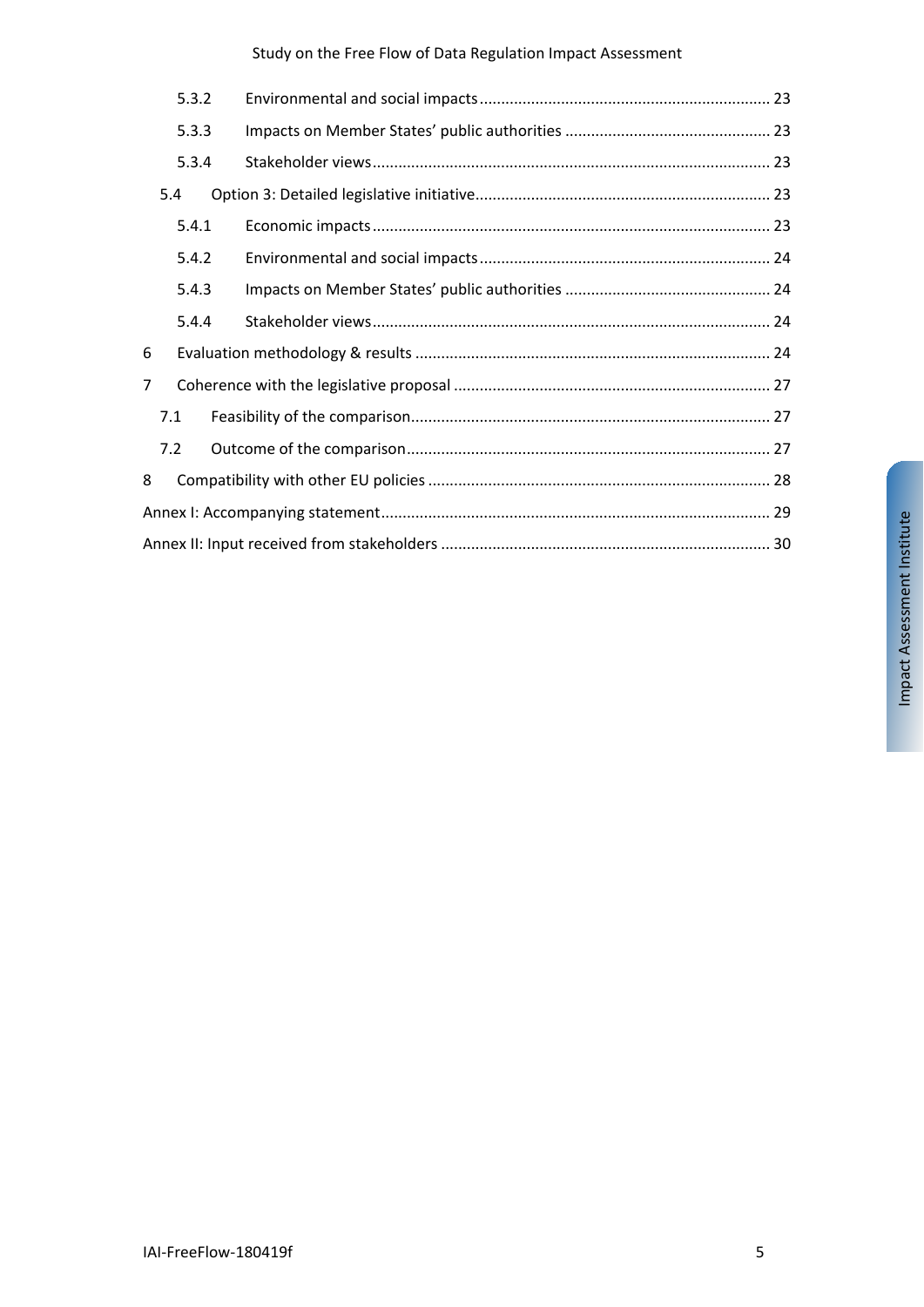# <span id="page-5-0"></span>1 Introduction

The European Commission's Digital Single Market Strategy was adopted in a 2015 Communication and was divided into three pillars:

- Better online access for consumers and businesses across Europe;
- Creating the right conditions and a level playing field for advanced digital networks and innovative services;
- Maximising the growth potential of the Digital Economy.

As part of building a stronger data economy, the European Commission flagged in its communication a 'European Free Flow of Data' initiative as a means to address the free movement of non-personal data and unjustified restrictions on the location of data for storage or processing purposes.

The proposal for a Regulation on a Framework for the free flow of non-personal data was published on 13 September 2017, along with an Impact Assessment. The general policy objective is to achieve a more competitive and integrated internal market for data storage and other processing services and activities.

This Impact Assessment Institute study scrutinises the evidence presented for the Free Flow of Data Initiative, primarily found within the following European Commission documents and a number of referenced studies:

- Proposal for a Regulation of The European Parliament and of the Council on a framework for the free flow of non-personal data in the European Union;
- Impact Assessment and Annexes accompanying the proposal (SWD (2017) 304);
- Synopsis Report of the Consultation on the 'Building A European Data Economy' Initiative;

The above documents have been scrutinised on the basis that they should be consistent, present sufficient detail for full understanding of the results, allow reconciliation of results by stakeholders and enable full comparison of different options and scenarios.

## <span id="page-5-1"></span>1.1 Regulatory Scrutiny Board opinion and decision to proceed

It should be noted that the Impact Assessment received two negative opinions from the Regulatory Scrutiny Board. In its second opinion, the Board stated "*the lead DG should seek the appropriate political guidance on whether and under what conditions this initiative may proceed further."* If a decision is made by the Commission to proceed with a piece of legislation that has not received a positive opinion, this should be fully legitimised by the College and should be fully explained in the proposal, in particular detailing why the imperative to proceed overrides the identified shortcomings in the evidence.

Section 3 of the legislative proposal includes an explanation of the reasoning for proceeding with the initiative despite the two negative opinions from the Board. The arguments provided are relevant, indicating the requisite political guidance was provided. Further, Annex 1 to the Impact Assessment states that a number of shortcomings identified by the Regulatory Scrutiny Board have been addressed in the final published version. However, this study has found similar as well as additional issues in the final Impact Assessment, indicating that the concerns expressed have not been fully resolved.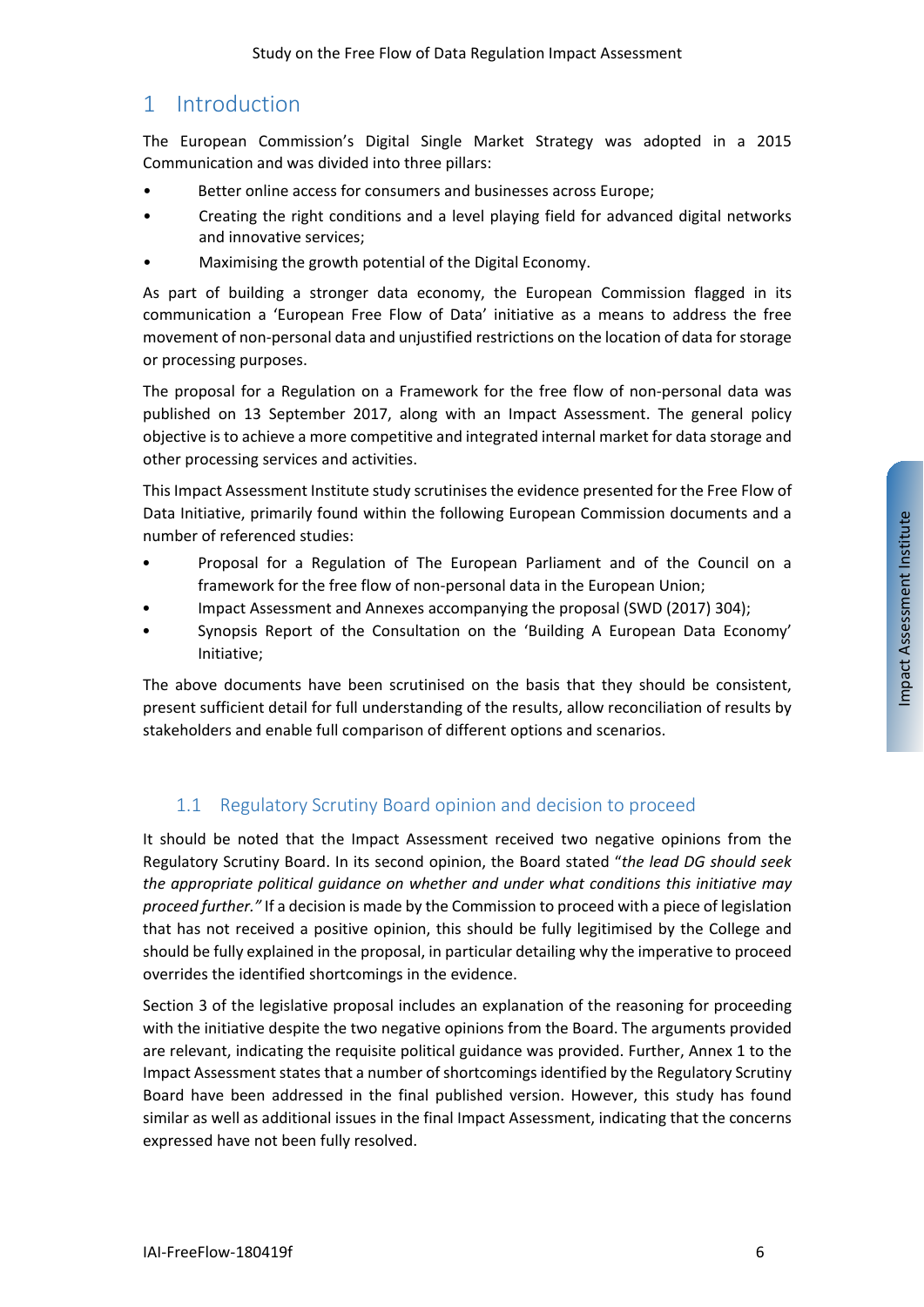## <span id="page-6-0"></span>1.2 Definition of non-personal data

Of fundamental importance to this Impact Assessment and legislative proposal is the definition of its key term, non-personal data. The term is properly defined in the legislative proposal by reference to the General Data Protection Regulation (GDPR)<sup>[1](#page-6-3)</sup>. However, the definition is not explicitly referenced in the Impact Assessment. It is implied by the reference to the GDPR on page 3, indicating an assumption that the definition is well-known. As an explanatory document the Impact Assessment should include a clear and explicit definition of the term in primary focus, to provide a comprehensive coherent explanation for the reader.

# <span id="page-6-2"></span><span id="page-6-1"></span>2 Justification

## 2.1 Problem definition

The Impact Assessment on the Free Flow of Non-Personal Data identified four problems, whose definitions are analysed in the table below:

**Cluster 1:** Obstacles to the movement of data across borders within the EU

- **Problem 1**. Legislative and administrative restrictions imposed by Member States (both rules and practices)
- **Problem 2**. Legal uncertainty stemming from the perceived existence of data localisation requirements by businesses as well as public sector organisations and authorities and from complex EU legal framing
- **Problem 3**. Lack of trust displayed by public authorities (concerned about data availability for regulatory control / data sovereignty) and businesses or publicsector organisations - users of data storage / processing services (concerned about the level of security of data storage and processing outside their own Member State)

#### **Cluster 2:** Obstacles to movement of data across IT-systems

 **Problem 4**. Vendor lock-in phenomenon driven in practice by the lack of clear contractual rules and practices concerning switching providers / porting data to a new provider or back to own IT systems; inefficient use of standards; as well as technical issues (e.g. data formats)

In the following table, the elements of the problem definition (Part 2) and description of the drivers (Annex 5), are assessed according to the steps laid out in the Better Regulation Toolbox.

| Steps to be completed in                          | Assessment of the problem definition in the Impact                                                                                                                                        |
|---------------------------------------------------|-------------------------------------------------------------------------------------------------------------------------------------------------------------------------------------------|
| the problem definition <sup>2</sup>               | <b>Assessment</b>                                                                                                                                                                         |
| A. Establish what the<br>problem is and why it is | The problems are established with clear indications as to why<br>they are problematic in the context of the legislative proposal.<br>The problem of legal uncertainty is well elaborated. |

<span id="page-6-3"></span><sup>1</sup> Regulation (EU) 2016/679

<span id="page-6-4"></span><sup>2</sup> Revised Better Regulation Toolbox p. 82-85, European Commission, September 2017.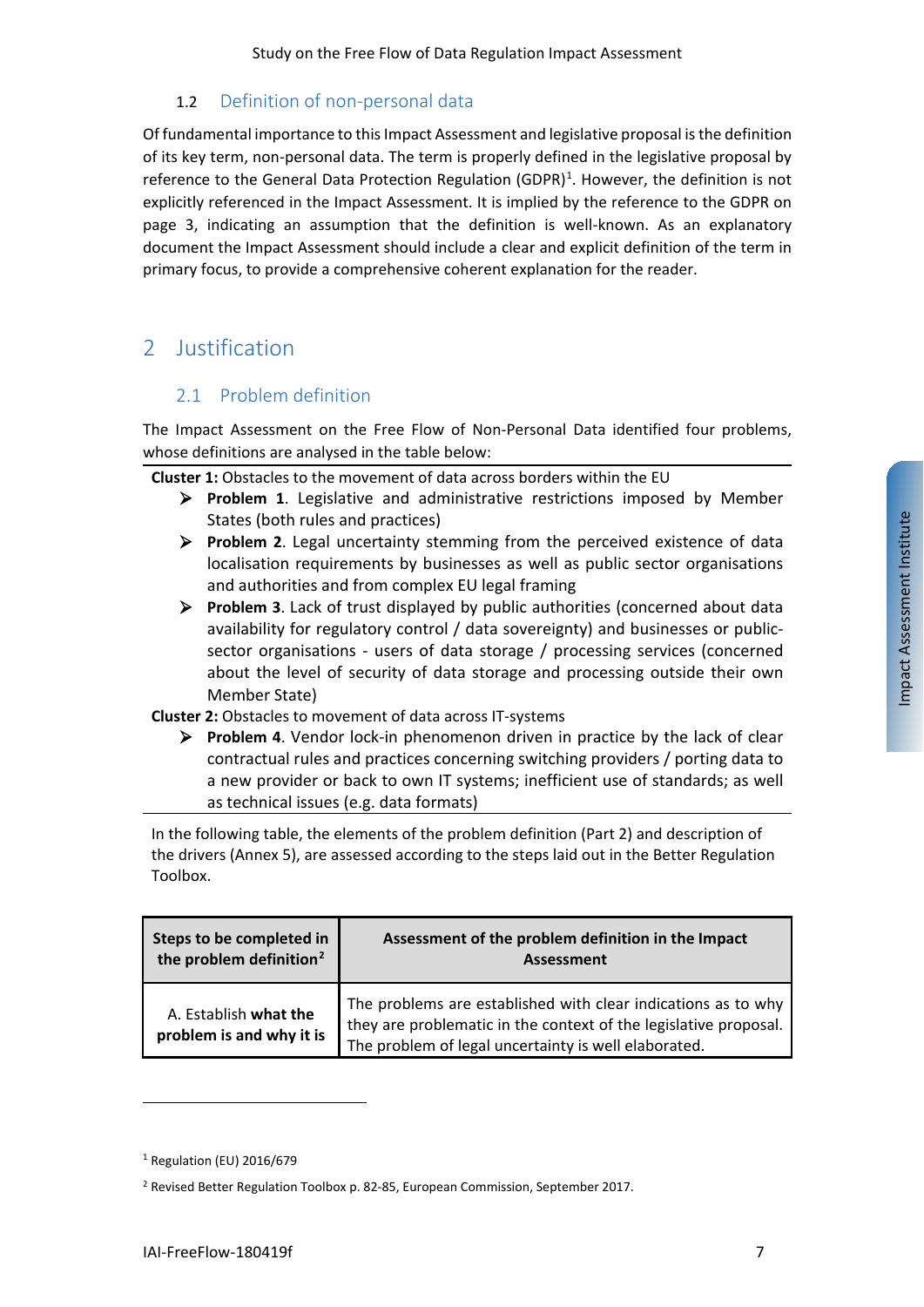| problematic (i.e. its<br>negative consequences)               | However, there are a few minor concerns found within the<br>elaboration of the problems.                                                                                                                                                                                                                                                                                                                                                                                                                         |
|---------------------------------------------------------------|------------------------------------------------------------------------------------------------------------------------------------------------------------------------------------------------------------------------------------------------------------------------------------------------------------------------------------------------------------------------------------------------------------------------------------------------------------------------------------------------------------------|
|                                                               | Firstly, some definitions are unclear. Portability is mentioned as<br>a partial reason for the legislative proposal, but it is only<br>properly defined in the Annex of the Impact Assessment (page<br>64) without a reference to guide the reader. The Impact<br>Assessment also uses "Switching" as a term to differentiate<br>from the principle of data portability as introduced in the GDPR<br>but again only makes this distinction clear in the Annex without<br>reference from the main text (page 65). |
|                                                               | Secondly, data on factors limiting enterprise use of cloud<br>services (Figure 2 in the Impact Assessment / Figure 5 in the<br>Annex), which is used to establish Problem 2: Legal Uncertainty,<br>does not indicate the sample size of the large or small and<br>medium size enterprises who perceive factors limiting the use<br>of cloud service. Upon closer inspection, the source data for the<br>survey is unavailable via the cited source (Eurostat).                                                   |
|                                                               | Overall, the Impact Assessment presents evidence that<br>demonstrates the existence of the identified problem, but the<br>language and explanation are not fully coherent.                                                                                                                                                                                                                                                                                                                                       |
|                                                               | Evidence is given to indicate an EU dimension of the problem<br>and defines a magnitude in terms of opportunity costs if no<br>action is taken.                                                                                                                                                                                                                                                                                                                                                                  |
|                                                               |                                                                                                                                                                                                                                                                                                                                                                                                                                                                                                                  |
|                                                               | The Impact Assessment cites the loss in growth and innovation<br>potential of start-ups and scale-ups as being high, but does not<br>provide figures beyond broad macroeconomic conjecture to<br>demonstrate this loss.                                                                                                                                                                                                                                                                                          |
| B. Assess the magnitude<br>and EU dimension of the<br>problem | It also states that "this problem also confronts other SMEs,<br>which in total account for nearly 60% of European GDP and 65%<br>of European employment. Any impact on them would therefore<br>have large implications for the EU economy." However, the<br>proportion of SMEs that would be affected by the problem is<br>not addressed. Therefore the EU dimension of the problem is<br>demonstrated qualitatively but substantive data is not<br>provided.                                                    |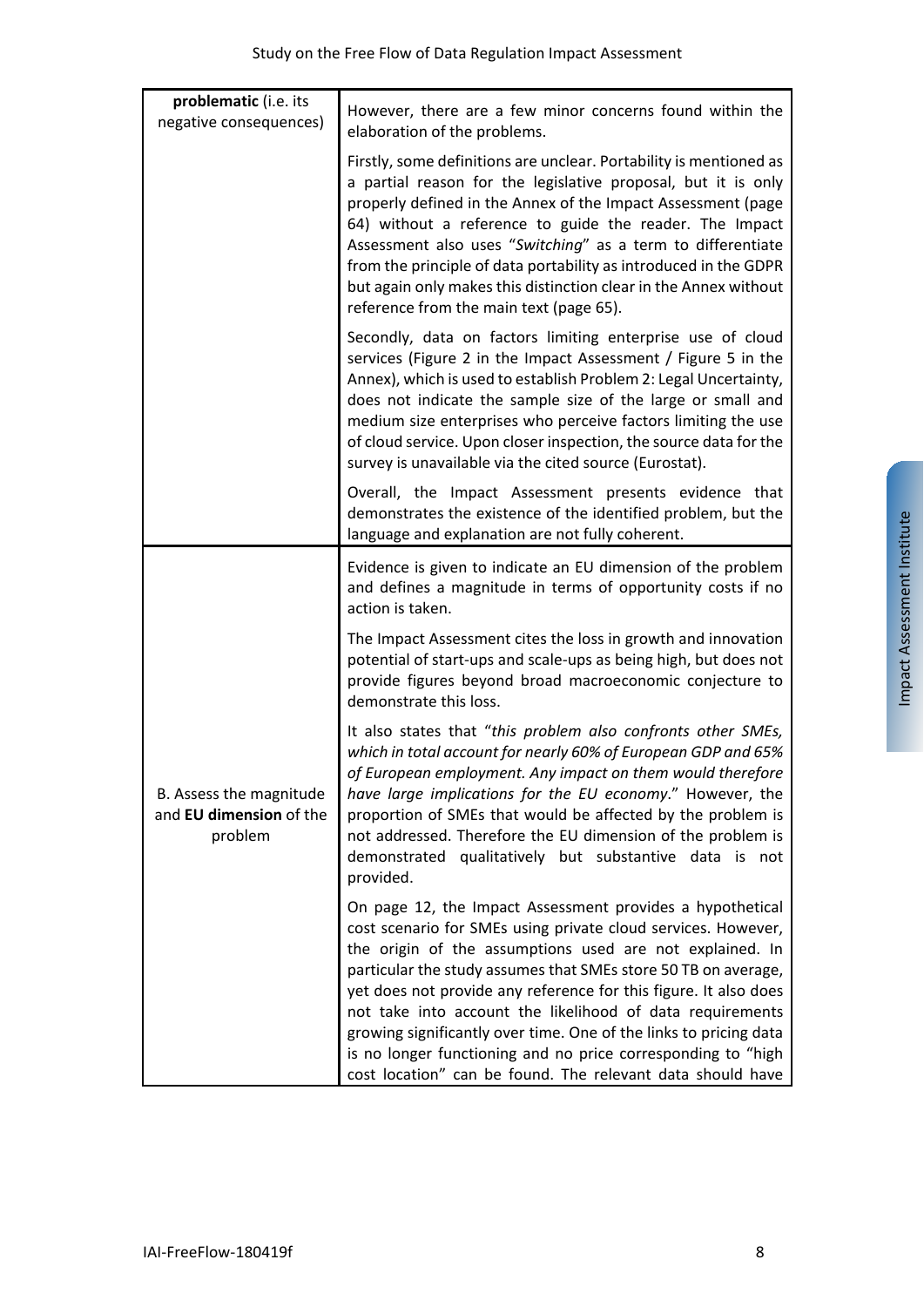|                                                                                                            | presented in the Impact Assessment. Additionally, the<br>been<br>example makes a simple mathematical error <sup>3</sup> .                                                                                                                                                                                                                                                                                                         |
|------------------------------------------------------------------------------------------------------------|-----------------------------------------------------------------------------------------------------------------------------------------------------------------------------------------------------------------------------------------------------------------------------------------------------------------------------------------------------------------------------------------------------------------------------------|
|                                                                                                            | The Impact Assessment shows qualitatively that the problem<br>has an EU dimension, but does not fully quantify and explain its<br>magnitude beyond broad projected trends.                                                                                                                                                                                                                                                        |
|                                                                                                            |                                                                                                                                                                                                                                                                                                                                                                                                                                   |
|                                                                                                            | Driver 1 on Legislative and Administrative Rules assesses<br>measures applied by Member States as unjustified or<br>disproportionate using a set of criteria. It presents relevant data<br>from two studies focusing on Member States and from the<br>public consultation. It also provides some illustrative examples.<br>These data appear to demonstrate the existence of the driver<br>as presented.                          |
| C. Establish the causes<br>("drivers") and assess<br>their relative importance<br>(Part 2.3.1 and Annex 5) | The 2 <sup>nd</sup> criterion looks at the non-critical nature of the<br>concerned data, yet does not explicitly define the difference<br>between critical and non-critical data, even though the<br>meaning can be inferred from the text.                                                                                                                                                                                       |
|                                                                                                            | Driver 2 briefly describes the factors behind legal uncertainty<br>regarding the use of cloud services, quoting the results of a<br>Eurostat study from 2014. Whilst the presented data indicates<br>the existence of such uncertainty for enterprises, newer data<br>would have been necessary to provide a more accurate picture<br>of the issue and examples would have helped to illustrate how<br>the problem is manifested. |

l

<span id="page-8-0"></span><sup>&</sup>lt;sup>3</sup> 0.0224/GB x 50TB = €1,120 not €1,010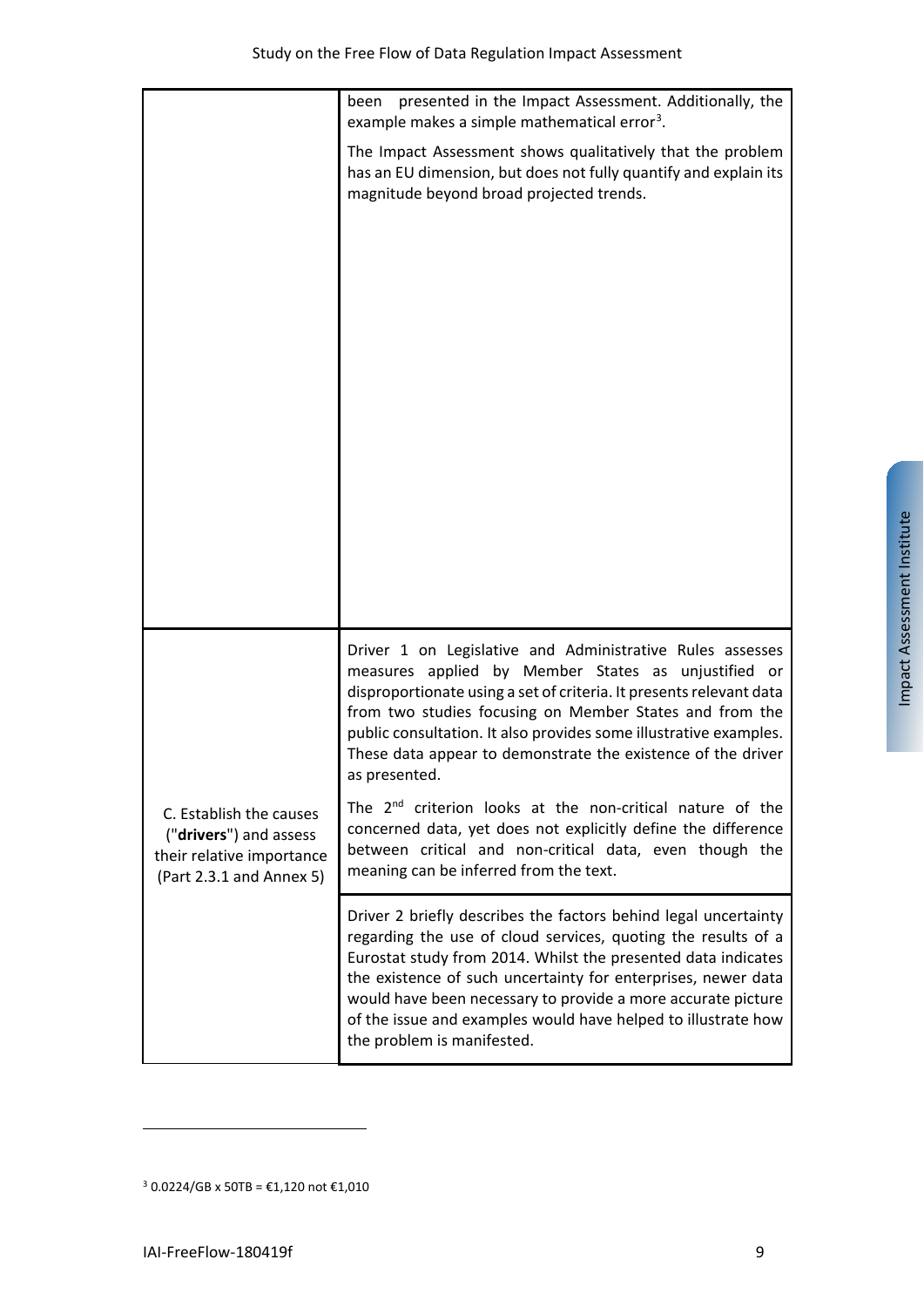|                                                                                      | Driver 3 presents arguments and evidence from studies on the<br>perception of data localisation requirements. The evidence<br>indicates the existence of the problem, by presenting and<br>referring to testimonies and one specific example. However the<br>magnitude of the problem is not presented and this would have<br>been necessary in order to substantiate more clearly its extent<br>and therefore the measures necessary to address it.                                                                                                                    |
|--------------------------------------------------------------------------------------|-------------------------------------------------------------------------------------------------------------------------------------------------------------------------------------------------------------------------------------------------------------------------------------------------------------------------------------------------------------------------------------------------------------------------------------------------------------------------------------------------------------------------------------------------------------------------|
|                                                                                      | Driver 4 on complex EU legal framing presents coherent<br>arguments and evidence on how data localisation restrictions<br>would be excluded from the relevant EU directives.                                                                                                                                                                                                                                                                                                                                                                                            |
|                                                                                      | Driver 5 presents a secondary motivation behind certain data<br>localisation measures as a means of keeping data out of other<br>jurisdictions and limiting the access of other governments to<br>specific types of data. It refers to relevant studies and provides<br>one example where localisation requirements have been lifted<br>without detrimental effects. However, this section does not<br>connect the driver to the overarching problem of a "lack of<br>trust" nor does it explicitly illustrate why such a motivation<br>leads to negative consequences. |
|                                                                                      | Driver 6 on Cyber security concerns, comparability of security<br>levels, uses the example of the "WannaCry ransomware attack<br>of May 2017" as an analogy for the importance of security over<br>location. However, the attack predominately targeted<br>individual computers using older operating systems (Windows<br>7) - the analogy does not establish a clear link with the security<br>needs of Data-Storage and Data-Processing Services.                                                                                                                     |
|                                                                                      | Driver 7 on data formats, transfer modalities and Driver 8 on<br>portability provide a detailed explanation of the relevant issues.<br>The explanations are almost exclusively qualitative, whereby<br>for portability a figure for GDP gains of up to €8bn per year are<br>quoted from the 2017 Digital Economy and Society Index study.<br>This appears to be a well-founded estimate.                                                                                                                                                                                |
|                                                                                      | The drivers demonstrate a causal link to the identified<br>problems, but there are some shortcomings in the mostly<br>qualitative descriptions.                                                                                                                                                                                                                                                                                                                                                                                                                         |
| D. Identify who the<br>relevant stakeholders<br>are                                  | Annex 3 provides an extensive mapping of the stakeholders<br>affected by the regulation, which appears to be comprehensive.                                                                                                                                                                                                                                                                                                                                                                                                                                             |
| E. Describe how the<br>problem is likely to<br>evolve with no new EU<br>intervention | While there is some analysis pointing to current opportunity<br>costs, the "loss in growth and innovation potential" for instance<br>is cited as a direct consequence, however it is not estimated or<br>measured in a meaningful way. The evolution of the problem is<br>not explicitly explored in the problem definition section. The<br>Impact Assessment does later cite the possibility of the<br>development of an uneven legislative landscape across EU                                                                                                        |

 $\Gamma$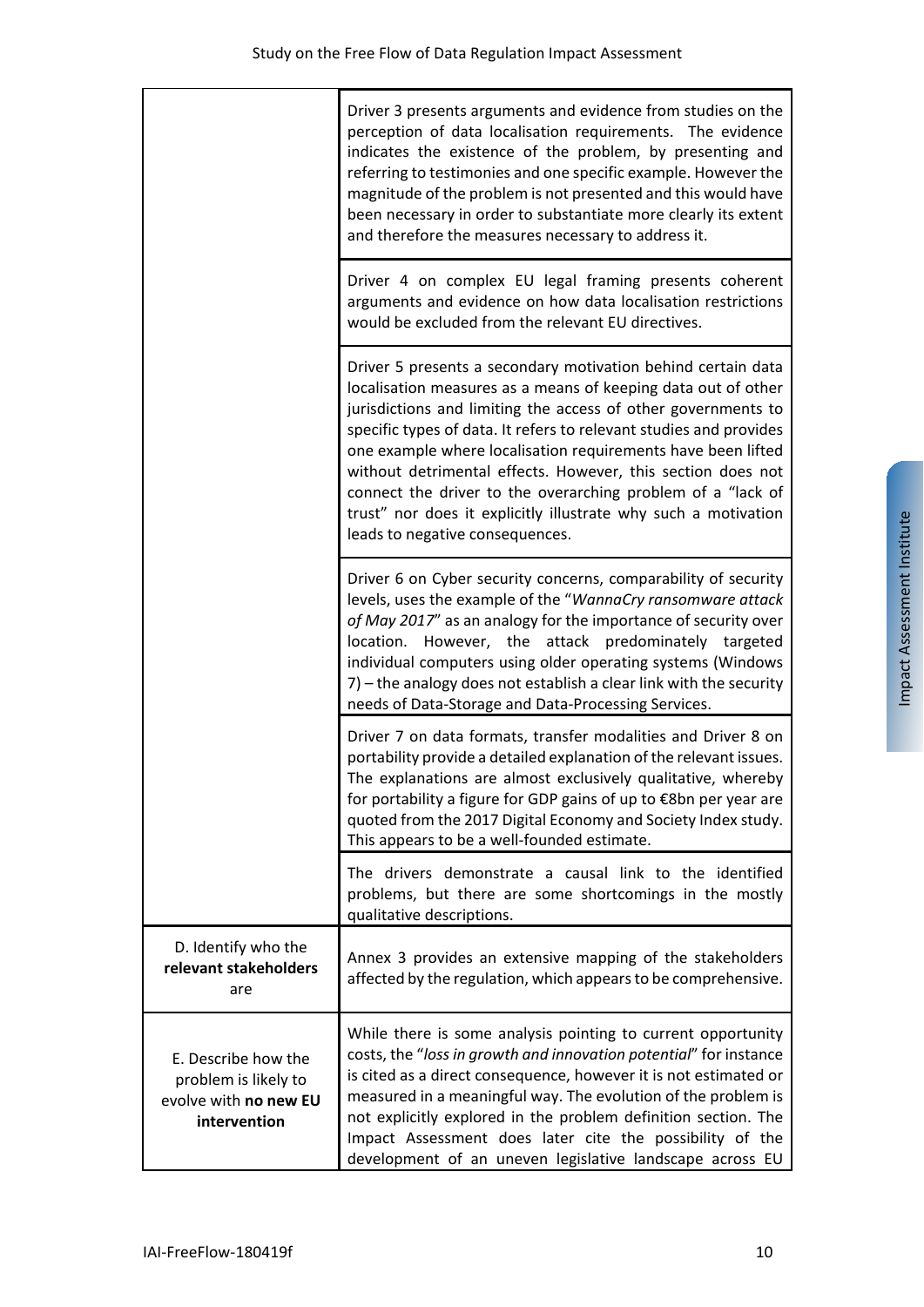| Member States in the case of no EU action. The evolution of the<br>problem is therefore not adequately described. |
|-------------------------------------------------------------------------------------------------------------------|
|                                                                                                                   |

*Table 1: Assessment of the problem definition, following the structure of the Better Regulation toolbox*

Overall, the problem definition in the Impact Assessment does show that there is an issue that would benefit from solutions at the EU level. It demonstrates the existence of drivers that cause the problem, identifies affected stakeholders and provides some description of how the problem could evolve if not addressed. In some instances, a lack of quantifiable data weakens the message.

## <span id="page-10-0"></span>2.2 Legal basis

The legal basis and subsidiarity checks are presented under Section 3 of the Impact Assessment. As stated in the Better Regulation Toolbox, *"the choice of legal basis must be based upon the nature of the main/predominant objective"*. In this case, the proposal is based on Article 114 of the TFEU.

Article 114 of the TFEU provides that the co-legislators have a shared competence with Member States concerning the achievement of the single market. The choice for this legal basis is related to the aim of achieving *"a more competitive and integrated internal market for data storage and other processing services by ensuring the free movement of data within the Union. It lays down rules relating to data localisation requirements, the availability of data to competent authorities and data porting for professional users."*

<span id="page-10-1"></span>This legal basis appears to be relevant in view of the problem definition that is identified.

## 2.3 Subsidiarity

By choosing Article 114 of the TFEU as a legal basis the Commission is required to characterise the market onto which the proposal would apply, which it does in the Impact Assessment by setting the context of the data flows and data economy.

According to the Better Regulation Toolbox, on page 21:

*"The nature of the particular market should, therefore, be characterised in terms of the market participants, the extent of cross-border trade, presence/market share of companies from other Member States, territorial restraints on trade, share of foreign workers, ease of cross-border purchasing, rules related to the use/movement of capital, etc;"*

The Impact Assessment adequately highlights the need for EU-wide principals and action within this context by pointing out fragmentation that comes from uni- or multilateral action on the part of the Member States. It explains that Member State-led action is possible, but it could develop "*to different extents, at different rates and in different ways or not at all",* thereby resulting in a continuation of the issues mentioned in the Problem Definition section. While the qualitative reasoning appears is sound, no source of information is cited to underpin these conclusions.

The preferred option is also analysed in light of the principle of subsidiarity, using the analysis and data established during the comparison of the policy options. With this in mind, it can be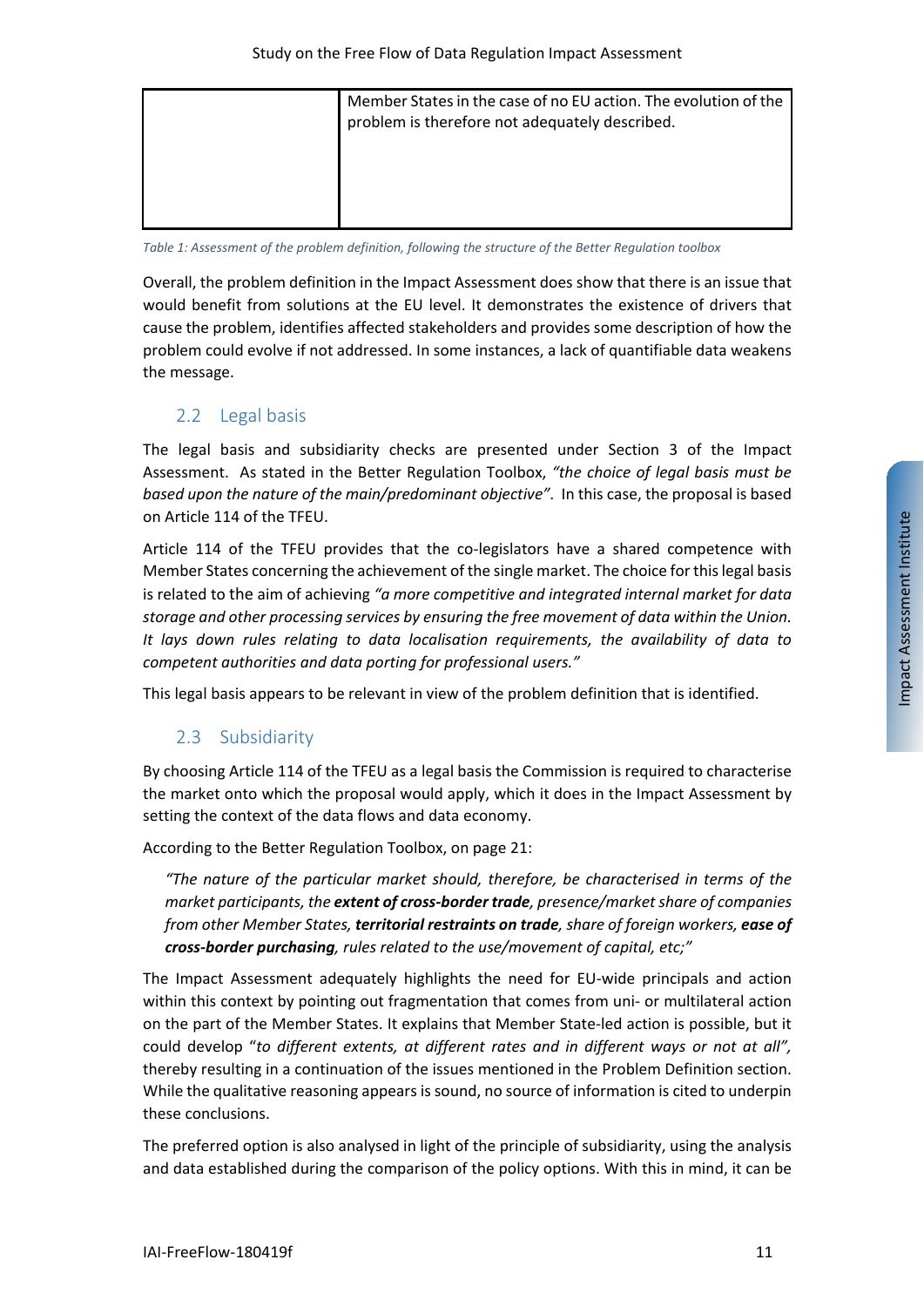concluded that the issue of subsidiarity has been adequately considered and addressed in the Impact Assessment, although not been substantiated with concrete data and references.

## <span id="page-11-0"></span>2.4 Proportionality

The Impact Assessment does not include a separate section on proportionality, it is instead mentioned on page 58 as an outcome of the comparison of the Policy Options, stating that, "*the preferred option complies with the principle of subsidiarity, as the EU digital single market in this field cannot be accomplished by Member States acting nationally*" and "*the preferred option does not go beyond what is necessary to solve the identified problems and is proportionate to achieve its objectives*." The Impact Assessment clearly explains how the preferred option would fit into existing legislation and why the details of the option are appropriate within the context of the four intervention areas.

Additionally, there is a section on proportionality in the legislative proposal (Sectio[n 2.3\)](#page-10-1), which establishes how different aspects of the proposal are linked to proportionality. This reflects the analysis conducted in the Impact Assessment. It is also stated that *"the proposal will rely to a high degree on existing EU instruments and frameworks"* and that *"it is only in the absence of other cooperation mechanisms, and when other means of access have been exhausted, that the cooperation mechanism of the proposal will be used…".* The legislative proposal thus outlines a sufficiently detailed description of how the proposal takes proportionality into account. This is based on the analysis and conclusions of the Impact Assessment and shows that the Commission has correctly considered proportionality, after the analysis of the options.

## <span id="page-11-1"></span>2.5 Choice of legal instrument

The choice of legal instrument is established by the basis of the policy options presented. It is stated in the Impact Assessment that *"Options 2, 2a and 3 could take the form of either a Directive or a Regulation."*

The choice is also informed by the public consultation, which highlighted that a *"majority of participating stakeholders (55.3% of respondents) believe that legislative action is the most appropriate instrument to tackle unjustified localisation restrictions, with a number of them calling explicitly for a Regulation."* This result may be taken as a supporting point, but an opinion expressed by a small majority of the consultation respondents does not carry enough legitimacy to provide additional justification for the proposed way forward. In addition, the accuracy of the quoted percentage figure can be questioned (see Sectio[n 3.1.4](#page-14-1) below).

In the proposal itself, the justification for a Regulation is to *"ensure that uniform rules for the free flow of non-personal data are applicable throughout the Union at the same time. This is particularly important to remove existing restrictions and prevent new ones being enacted by Member States, to guarantee legal certainty to the concerned service providers and users and thereby increase trust in cross-border data flows as well as data storage and other processing services."* This is in line with the evidence and analysis presented in the Impact Assessment.

The text adequately presents the reasoning for proceeding with a regulation as the legal instrument.

# <span id="page-11-2"></span>3 Input data

The availability and quality of data is a key element in determining the reliability of the findings presented in an Impact Assessment. According to the Better Regulation Toolbox, "*data sources*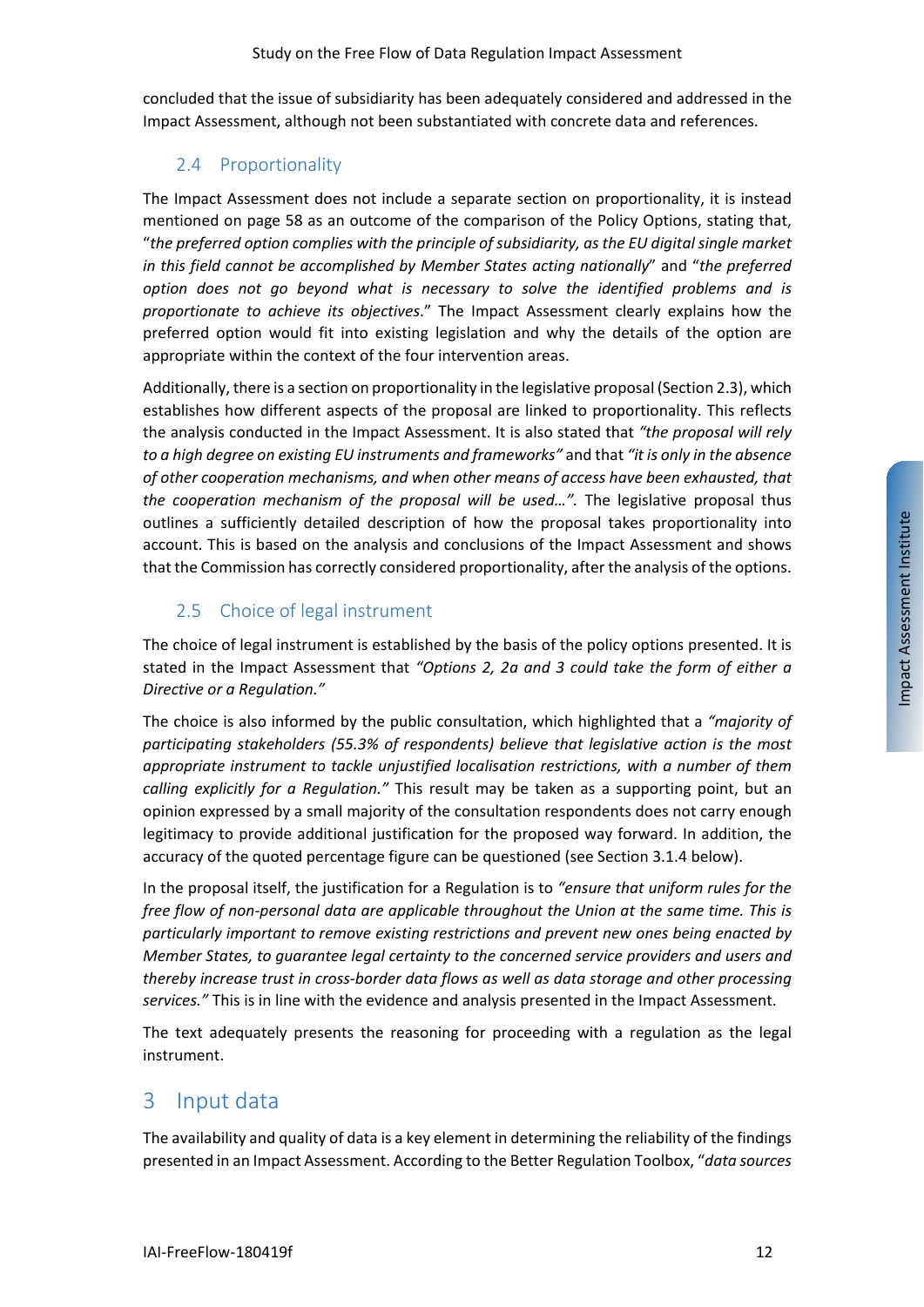*should be provided and underlying assumptions illustrated in relation to any quantification*"[4](#page-12-1) . Furthermore, a potential lack of quantitative data should be acknowledged in the Impact Assessment and compensated by further qualitative assessment<sup>[5](#page-12-2)</sup>.

In this case, the lack of available quantitative data was acknowledged at many points in the Impact Assessment. Where it was appropriate, the study uses examples and proxies to illustrate arguments and generate estimates. The Institute has scrutinised the main sources of data that were used for this Impact Assessment and drawn the conclusions that the data sources used in most cases are transparent and maintain an appropriate level of analysis, but in some cases lack robustness.

## <span id="page-12-0"></span>3.1 The public consultation

The public consultation used to inform the Free Flow of Data Regulation is part of the wider 'Building the European Data Economy' package, which also concerns issues on data ownership, access, reuse, portability and liability. While the consultation is a significant input for the problem definition and is often used to support conclusions made through the Impact Assessment, the consultation's wider scope is not explicitly mentioned, providing an inaccurate impression to the reader of the relevance of the results.

The 'Public consultation on Building the European Data Economy', which targeted businesses of all sizes across all sectors, received 380 responses, 332 responses from businesses / organisations, 6 responses from self-employed individuals, and 42 responses from citizens. In addition, there were a number (between 15 and 18) of standalone contributions (the sending of a position paper or opinion) from the likes of "*national authorities, companies, national or European business associations, insurance associations, and lawyer representatives in EU and the US.*"

Additionally, the European Political Strategy Centre (the EPSC) held a public hearing, the transcript of which serves as a contribution to the public consultation.

While the Impact Assessment presents general figures on the number of overall respondents to the consultation, it does not clarify which segments of these respondents responded specifically to the Free Flow of data part, since some respondents answered to the other policy issues. The information about which of the respondents are relevant is only clarified in the annexes to the Public Consultation document, leading to an inaccurate depiction in the Impact Assessment itself of how the consultation input was used in relation to the Free Flow of Data. According to the annexes of the consultation, 318 of the 380 replies answered in the Free Flow of Data section.

In addition to the multiple choice questions, the consultation allowed some text input as well as the upload of position papers and other data from stakeholders. The additional input provided some valuable information, for example regarding the existence of data localisation restrictions and uncertainty about the legal position.

<span id="page-12-1"></span><sup>&</sup>lt;sup>4</sup> Better Regulation Guidelines SWD(2015)111, p.28, European Commission, May 19<sup>th</sup> 2015.

<span id="page-12-2"></span> $<sup>5</sup>$  Ibid</sup>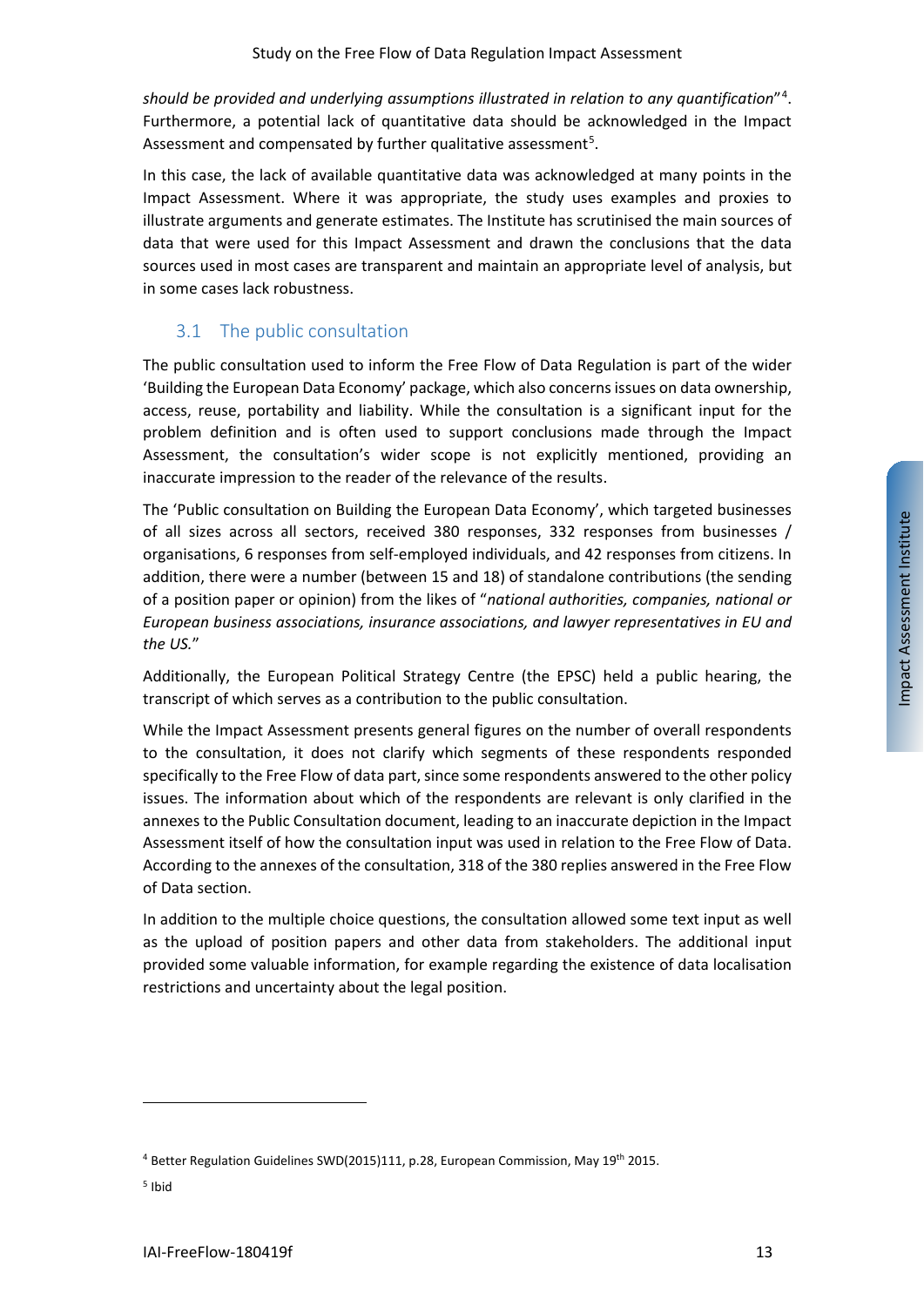#### 3.1.1 Line of questioning

<span id="page-13-0"></span>The way in which the public consultation is designed seems to have led to issues relating to segmenting and analysing data.

For instance, the consultation asked participants the following questions:

1. *'In your opinion, should data localisation restrictions be removed within the EU?'* with 59 respondents answering "I don't know", 55 "No", and 185 "Yes".

This question appears prior to asking or defining the type of data localisation restrictions to which the question refers. It is also not clear whether this question is restricted to nonpersonal data. Within the context of the consultation, one would assume non-personal data, but given the wider scope of the consultation including questions outside the free-flow of data, it is unclear whether participants would have understood the distinction.

A follow-up question asks:

2. *"what type of restriction(s) this concerns*" – 196 respondents highlighted a number of restrictions, with "legislative requirements" being mentioned 174 times, "administrative rules" 91 times, and "guidelines" with 88 mentions.

This question is also located prior to defining the type of data in question, which becomes problematic when a follow-up question asks which type of data is subject to localisation restrictions.

Here, 195 out of the 380 respondents chose the following answers:

- 142 mentions of "*Personal data for reasons other than the protection of natural persons with regard to the processing of personal data*"
- 133 mentions of "*Business privately-held data*"
- 87 mentions of "*Non-personal publicly-held data*"

The public consultation as well as the consultation synopsis are unclear as to what constitutes "*non-personal data*" relating to these choices. A representative from DG Connect stated during a panel discussion<sup>[6](#page-13-2)</sup> that non-personal data is defined as everything that does not fall under the Commission's definition of personal data. This is not fully explicit in the consultation nor in the Impact Assessment. This leads to a confusion regarding how the consultation data has been used in the Impact Assessment and whether the intention of the respondents has been correctly evaluated.

#### 3.1.2 Questions on impacts

<span id="page-13-1"></span>With regard to the questions on impact in the public consultation, there appears to be a conflation of the impacts cited for personal and non-personal data restrictions, as previous questions make it difficult to differentiate the two effectively, taking into account both the line of questioning and the order in which they are given. The data is unclear on what impacts are related to which particular restrictions. The options for the assessment of impacts on respondents are 'high', 'medium', and 'small'. These levels are not specifically defined and it is

l

<span id="page-13-2"></span><sup>&</sup>lt;sup>6</sup> "A Digital Presidency. Takeaways from Estonia's programme for a Digital Europe, 14<sup>th</sup> December 2017, Brussels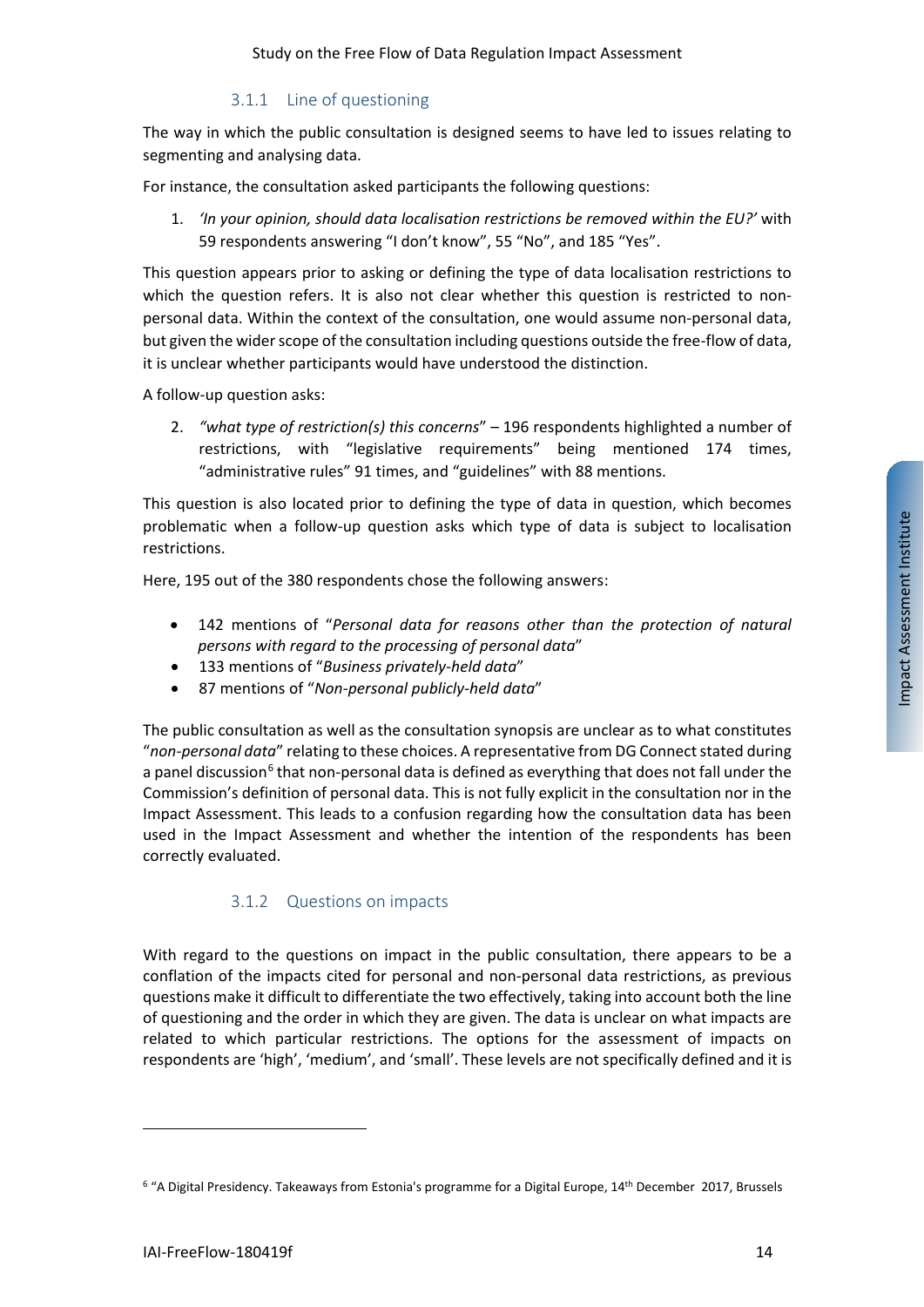left to the respondent to assume their meaning. With this in mind, they are highly contextual and difficult to use to establish a comparative.

#### 3.1.3 The balance of the consultation

<span id="page-14-0"></span>The synopsis report of the public consultation states "*the consultation in combination with the structured dialogue sessions with the Member States allow for a balanced view***"[7](#page-14-2)** . The accuracy of this assertion largely depends on how representative the public consultation was.

According to the synopsis report and the annex to the public consultation, the online survey "*received a total of 380 responses, including 332 responses from businesses/organisations, 6 responses from self-employed individuals, and 42 responses from citizens*". Out of these "*28 % of the businesses/organisations that responded operate in Belgium (including many Brusselsbased organisations such as European associations). The following 6 countries were Germany, France, the UK, Spain, the Netherlands and Italy.*" Further information of the breakdown was not provided. From this information it cannot be concluded that consulted stakeholders represent a balanced sample, when considering the number of Member States and stakeholders with a potential interest in the topic.

Additionally, the evaluation of the results of the public consultation can be questioned on its balance. Examples given in the Impact Assessment show a majority of stakeholders wanting to see solutions for data localisation restrictions but it also gives a brief mention to public administrations who would want to keep such restrictions. However, the latter opposing view does not come across in the public consultation, calling into question the range and variety of its input.

Furthermore, only 318 responses out of overall 380 replied to the free flow of data section of the consultation. For this specific section of the data, a detailed breakdown of nationality, stakeholder type, or industry was not provided.

#### 3.1.4 Preferred course of action.

<span id="page-14-1"></span>The public consultation also asked participants to state the most appropriate action via a multiple-choice question. 289 respondents participated.

Based on the findings from the public consultation the Impact Assessment states:

*"The outcome was that 'a legislative instrument' seems the most appropriate action (151 times), followed by 'guidance on data storage/processing within the EU' (137 times) and 'increasing the transparency of restrictions' (128 times). 'Other' options received a significantly lower amount of selections (55 times)."*

While a legislative instrument received the largest number of respondents, the choice received 151 out of 471 total options selected (around 32%). The analysis does not provide any indication of the overlap between choices and how respondents selected multiple preferred actions.

Even if taken at face value, and assuming that a legislative instrument received the largest support from the 289 respondents who participated (it would have received around 52% and

<span id="page-14-2"></span> $<sup>7</sup>$  Synopsis Report: Consultation on the 'Building A European Data Economy' Initiative, Page 3, European</sup> Commission, 7th September 2017.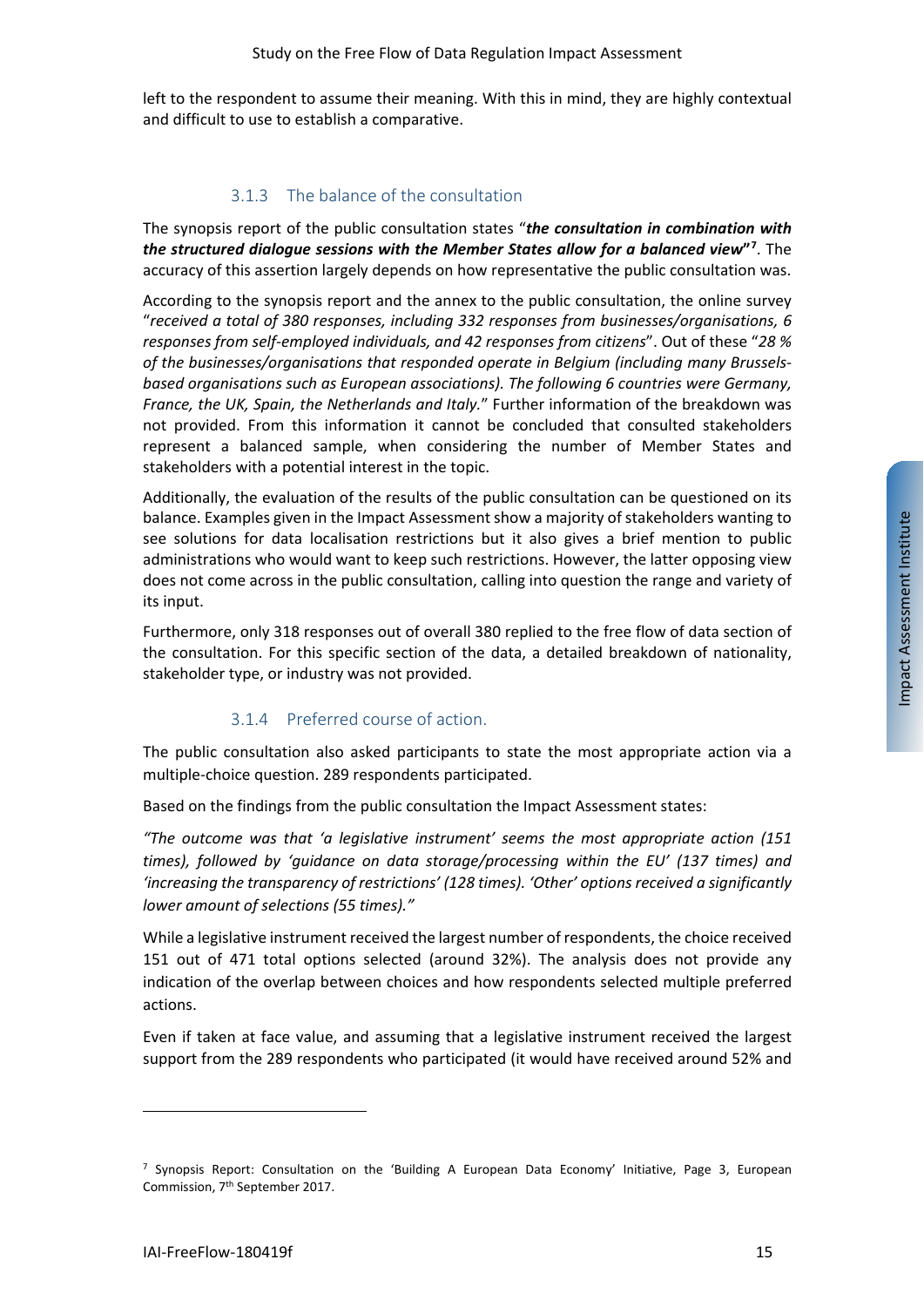14 more 'votes' than the second most popular option), this alone does not provide sufficient justification as to the most appropriate option. The mere number of respondents is not an indication of overall representation. Different respondents represent varying sizes of organisations, associations, or even individuals, the weighting of which is not specified. The lack of confirmation of adequate geographical diversity also puts into question whether the answers are representative of the preferred option from stakeholders EU-wide.

The annex to the public consultation also makes mention of respondents who gave 'other' answers. Significantly it mentions:

*"However, not all respondents favour a regulation. A second category asked for an approach using the already existing regulatory framework. In particular, they favour the removal of unjustified data localisation restrictions by extending the notification procedures already established by EU law under the E-Commerce Directive, the Services Directive or the Transparency Directive. A sectoral analysis shows that participants who answered along these lines (5 responses) are all from the telecom sector, except for a contribution by an association for businesses involved in intellectual property and patents."*

#### And

### *"A third category of respondents (5 responses) called for further analysis and assessment to be conducted by the Commission before making a choice about the most appropriate instrument."*

This input was not mentioned in the Impact Assessment, nor is there any evidence whether the was an assessment of the validity of the requests made about further analysis.

Overall, the use of the results in determining the most appropriate course of action is problematic, especially as stakeholders' views are considered by the Impact Assessment as a criterion in evaluating and selecting the chosen policy course. Due to the lack of experimental controls, consultations cannot be deemed to be a robust source of evidence for an Impact Assessment. They provide valuable information on opinions, which require further evidence to be corroborated.

## <span id="page-15-0"></span>3.2 Member States' input

In preparation of the Impact Assessment, the Commission held three structured dialogues, as well as bilateral meetings with 16 Member States.

While there are references of support to an EU initiative on the Free Flow of Data, there are no accounts of opposition to or concerns about an initiative. This is in spite of some brief references to unspecified public administrations having interest in keeping data localisation restrictions. The reasoning for not including such dissenting views is not clarified and the countries to which this refers are not specified.

A broad and balanced overview of both proponents and opponents to an initiative should be part of any fact-finding mission in order to have a comprehensive representation of views on that initiative. Without this understanding, the reader is left with the impression that the initiative has broad support from all parties including Member States, with little or no opposition.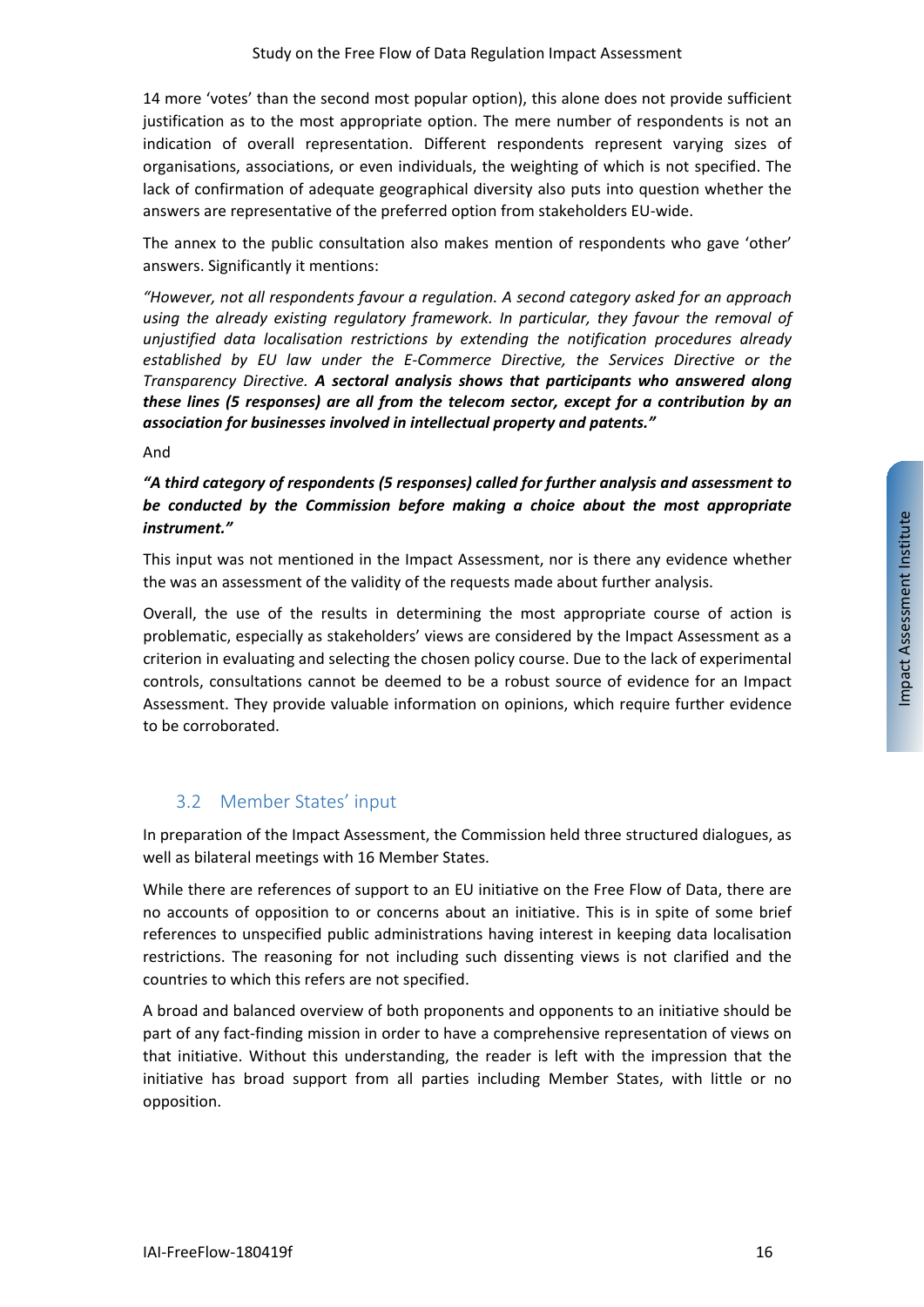# <span id="page-16-0"></span>4 Analytical methodology

In evaluating policy impacts and creating an understanding of the issues at play, the Impact Assessment uses various analytical models when appropriate and possible (as outlined in Annex 4). Overall, the analytical methodology of the Impact Assessment sets out to accomplish two things: 1) establish a clear set of policy objectives which can be used to compare the effectiveness of policy options and 2) evaluate the policy options with regard to different impact areas.

The specific objectives, which are derived from the Impact Assessment's problem definition, are coherent with the analysis provided. They are shown on page 18 and are as follows:

- 1) Reduce the number and range of data localisation restrictions, enhance legal certainty and transparency of remaining (justified and proportionate) requirements;
- 2) Facilitate cross-border availability of data for regulatory control purposes, specifically when that data is stored / processed in another Member State, reducing the propensity of Member States to impose data localisation restrictions for that purpose;
- 3) Improve the conditions under which users can switch data storage and processing (cloud) service providers and port their data to a new provider or back to their own IT systems;
- 4) Enhance trust in and the security of (cross-border) data storage and processing, reducing the propensity of market players and the public sector to use localisation as a default safe option.

With these specific objectives the Impact Assessment establishes four areas of intervention having taken into account the public consultation and the structured dialogue with the Member States. The four areas are:

- 1) Free flow of data across borders;
- 2) Data availability for regulatory control by Member State authorities;
- 3) Switching and porting data between providers and IT systems;
- 4) Security of data storage and processing.

Within the evaluation of the policy options, these four areas of intervention relate to the **effectiveness** of policy options, later used as impact areas when comparing the different policy options. Each area is evaluated according to the following impact criteria: **economic**, **environmental & social**, **coherence with existing legislation**, **burden on Member State authorities**, and **stakeholder's support**.

## <span id="page-16-1"></span>4.1 Presentation of Policy Options

The Impact Assessment provides plausible explanations for the alternative options for achieving the policy objectives and why some others were discarded. The four assessed policy options are:

- **Option 0: Baseline / No change in EU policy**
- **Option 1: Non-legislative initiative**
- **Option 2: Principles-based legislative initiative and cooperation framework (includes sub-option 2a which includes aspects of self-regulation)**
- **Option 3: Detailed legislative initiative**

The presentation of the policy options is mostly clear in that it largely describes what each option would entail, reflects the potential effects, and has ties to the problem definition and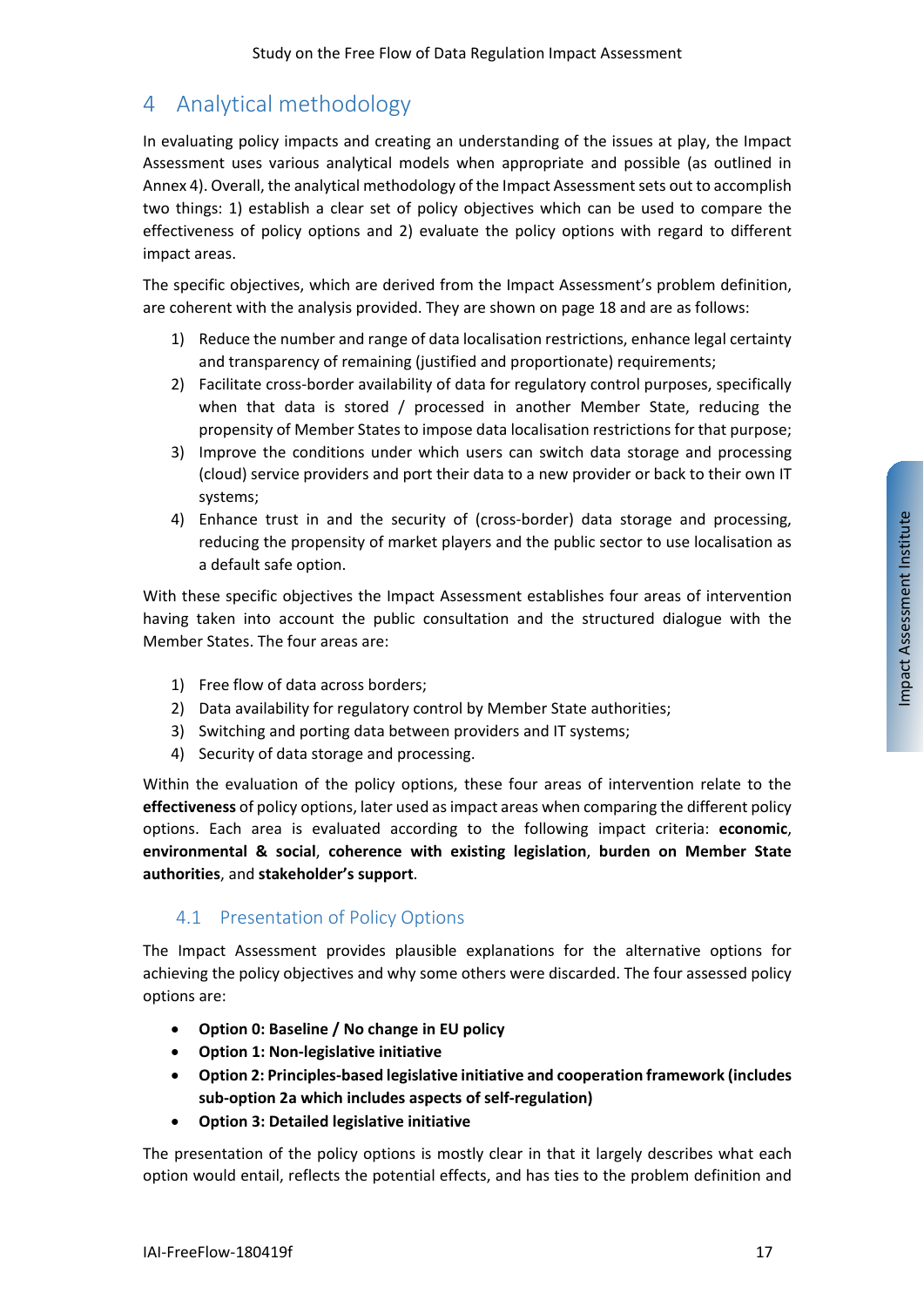the specific objectives. The few shortcomings are seen with occasional cases of skewed language, inconsistent reasoning, and lack of explanation as to how certain aspects of the policies would function – as illustrated below.

The way the descriptions of the policy options are worded indicates a certain amount of prejudgement of the preferred option, whereas at this stage the options should be set out in a balanced and factual manner without any apparent conclusion on their merits. Specifically, for Option 0 it is stated that it *"…would imply: … - Relying on…"* a number of other actors to take steps, implying a negative judgement about the likelihood or desirability of this status. By contrast Options 1 to 3 are each presented in a positive manner, with *"…This option would:…"* achieve certain objectives.

Whilst this is a subtle nuance of the language, it is immediately apparent to the reader and indicates some prejudgement of the impact and the overall evaluation.

There is also a lack of clarity as to the full extent of Option 0. This confusion stems from Option 0 representing the status quo and no change in EU policy, whilst Option 1 mentions "using existing sectoral guidelines" and "[encouraging] MS by means of existing transparency mechanisms". It is unclear whether the same existing provisions would apply under Option 0 and if not, why this is the case.

While Option 0 does make a short mention of some existing mechanisms, it is both left vague and is not expressed in the same proactive tone as in Option 1, potentially leading the reader to assume that existing mechanisms would not be used in the same manner under Option 0. This leaves questions of how accurately Option 0 is represented.

While most options list a number of measures aimed at achieving the overarching policy option, there is little explanation or justification for including those specific measures.

Towards the end of the presentation of policy options, the Impact Assessment provides a figure (page 22) summarising the measures by the four intervention areas that each policy option would entail. Relating to the issue raised above, Option 0 is not apportioned any measures, despite the mention of the existing mechanism of *"transparency"* under Option 1. If these measures exist under both Option 0 and Option 1, they should be listed as such in the figure to provide a balanced representation.

## <span id="page-17-0"></span>5 Impacts

The Impact Assessment clearly states that most of the sources used to conduct the impact analysis *"provide qualitative rather than quantitative insights"* (page 24). Section 6 of the Impact Assessment is divided per the policy options and then goes through the impacts for each one. The following analysis follows the same structure.

## <span id="page-17-1"></span>5.1 Option 0: Baseline

#### 5.1.1 Economic impacts

<span id="page-17-2"></span>The section on the Free Flow of Data across borders mentions that under Option 0, "Member States would have **wide discretion to put in place new data localisation restrictions and maintain the existing ones**." However, the Impact Assessment is also explicit that some Member States consider taking actions unilaterally to ease restrictions. Withholding that information in the economic impact section and presenting a limited set of scenarios gives an incomplete picture.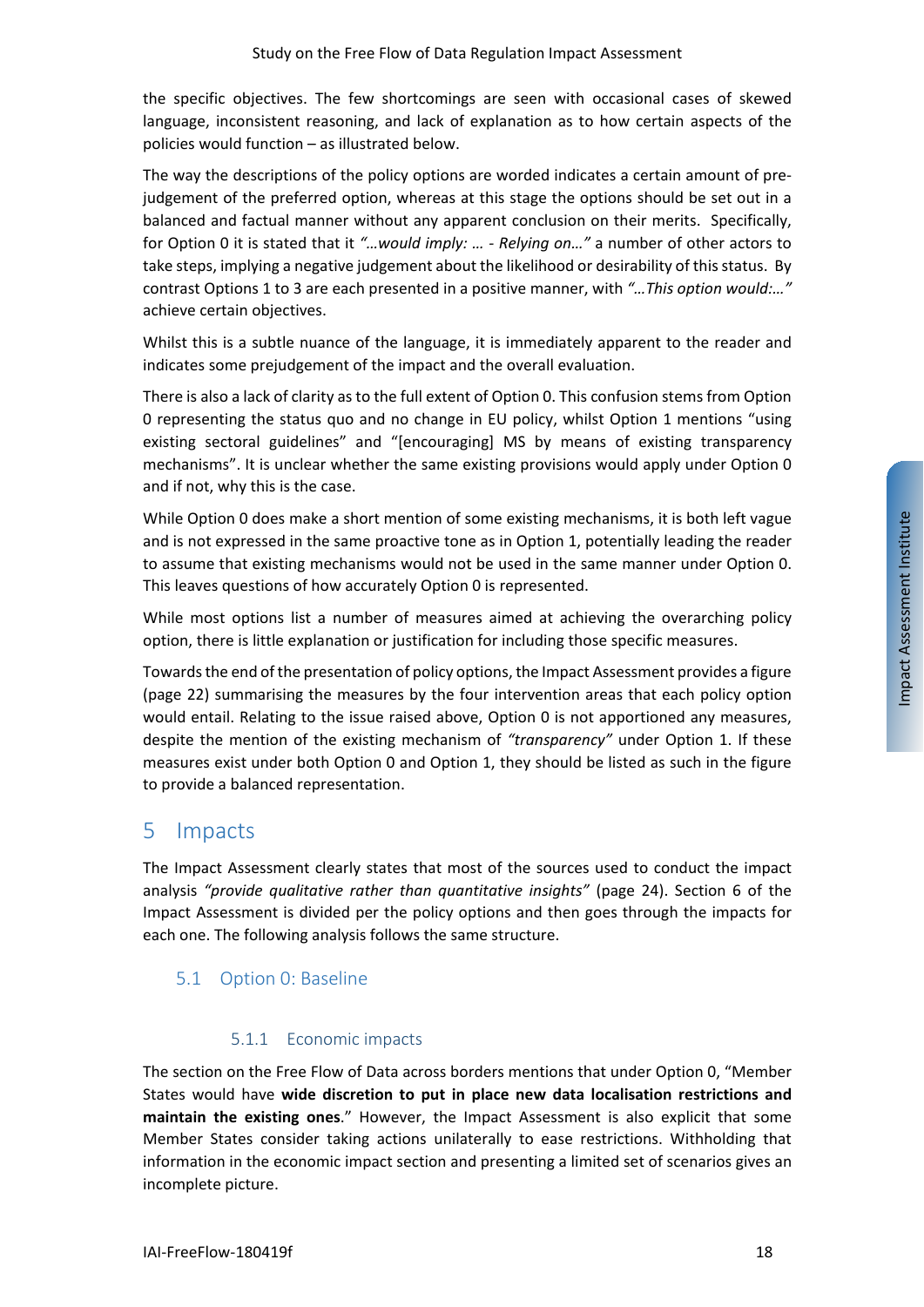Within the context of costs of setting up a new business (page 26), a study<sup>[8](#page-18-1)</sup> is cited, stating "*that 1 out of 7 European scale-ups move their headquarters abroad. 83% of them choose the United States, of which a majority ends up in Silicon Valley."* Option 0 is presented as not being able to "*counter this trend and would therefore lead to a loss of growth and innovation potential for the European economy*." There are two shortcomings with this reasoning. Firstly, the data storage and processing costs can only be one of many factors contributing to company decisions to move their headquarters. The Impact Assessment does not provide analysis on its relative importance compared to other factors. Secondly, upon further inspection of the study cited by the Impact Assessment, it becomes clear that the scale of the purported negative impacts can be questioned. The study focuses on "*dual companies*" which it defines as "*scaleups initially founded in a European country that subsequently moved their headquarters abroad, while maintaining a strong operational presence (such as R&D activities) in their country of origin*". By this definition, the companies to which the Impact Assessment refers would still have substantial operations in Europe.

### 5.1.2 Environmental and social impacts

<span id="page-18-0"></span>Under environmental impacts for Option 0, the Impact Assessment states that *"No positive environmental impacts are to be expected under Option 0".* It subsequently proceeds in the same section to explain the positive environmental impacts of taking action within the free flow of data. The placement of such an explanation would have been more valid if it had been placed under the options that do in fact take action. The analysis made under Option 0 is later used to validate conclusions made under the subsequent options. The Impact Assessment could have instead been better served by including analysis relevant to the impacts of each of the policy options.

The text states "*…it will allow cloud service providers to locate their data centres in locations where there are substantive energy efficiency gains to operate such infrastructures.*" However, the more likely driver is cost, of which energy efficiency is one element. If data centres are relocated to areas with low cost but high carbon and high emission electricity, the environmental impact would be negative. An assessment of this potential effect would have been necessary in order to have a robust indication of the impact.

The section also states that *"the baseline option would allow for the persistence of data localisation restrictions by Member States and through market dynamics, it would therefore have a negative impact on the environment."* This negative impact is not reflected in the comparison of the policy options, in which the baseline is seen as having a neutral impact.

Under social impacts, the Impact Assessment elaborates on a growing data skills gap. However, when citing the information, it only states "*Idem, p.198*" in a footnote. However, this reference cannot be found. The absence of a valid reference undermines the value of the analysis.

<span id="page-18-1"></span><sup>8</sup> Study on Transatlantic Dynamics of New High Growth Innovative Firms, European Commission, March 2017, [http://ec.europa.eu/research/innovation-union/pdf/expert-groups/rise/transatlantic-dynamics\\_final-report.pdf](http://ec.europa.eu/research/innovation-union/pdf/expert-groups/rise/transatlantic-dynamics_final-report.pdf)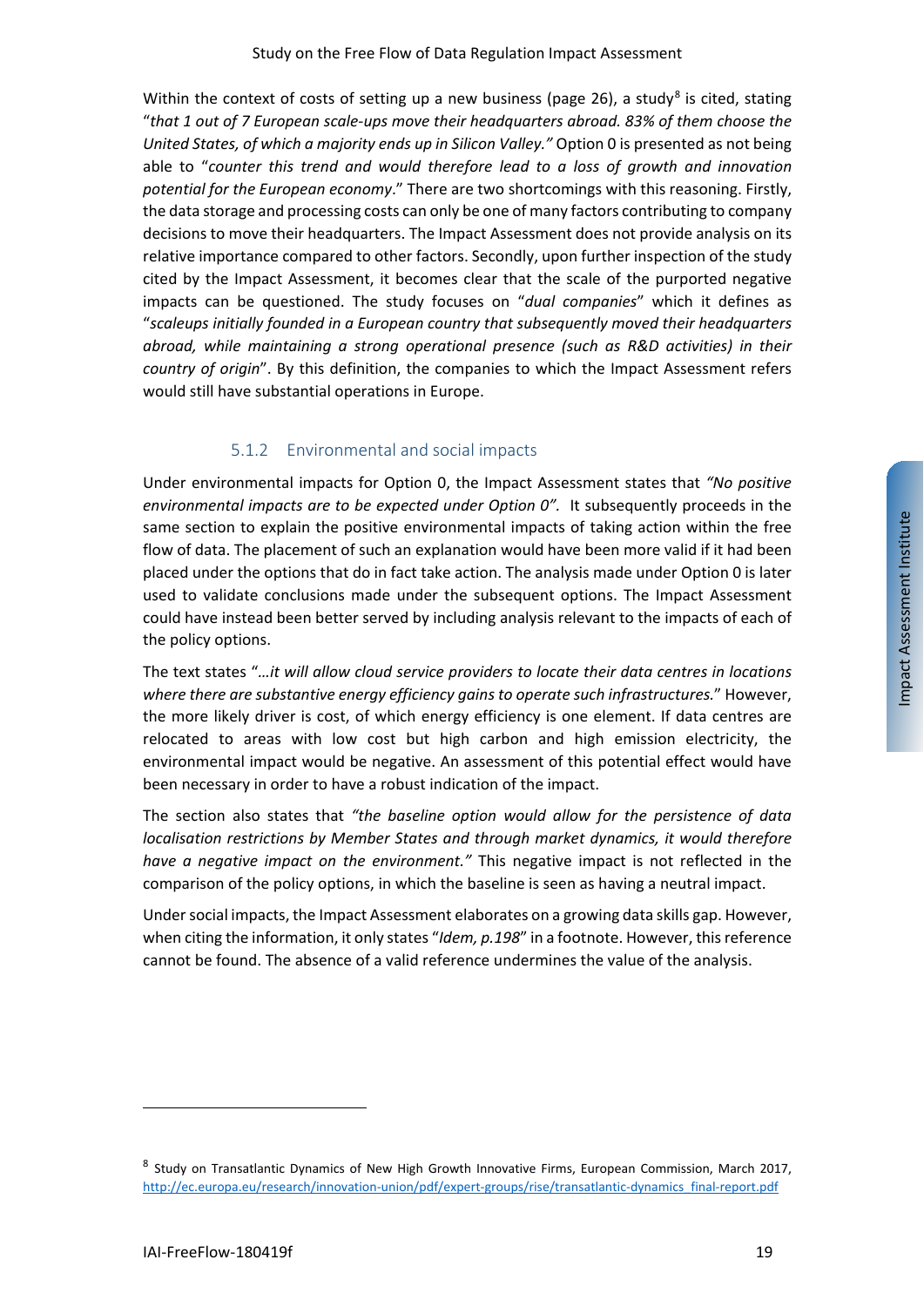#### 5.1.3 Impacts on Member States' public authorities

<span id="page-19-0"></span>The Impact Assessment clearly explains expected qualitative impacts on public authorities for each of the Policy Options and presents rational reasoning behind it. The burdens are projected to be modest.

#### 5.1.4 Stakeholder views

<span id="page-19-1"></span>The supporting analysis from the public consultation appears to be a reasonable representation of the stakeholder views. However, the very precise percentages ("*77.4% of respondents indicated that localisation demands were rooted in compliance concerns*" and "*56.8% of SME respondents … indicated … that there are important barriers to data portability*") cannot accurately reflect the weight of opinion. It has not been demonstrated that the respondents are fully representative of stakeholders and the formulation of the multiple-choice questions also has a bearing on the answers given (see Sectio[n 3.1](#page-12-0) above). The precise numbers imply accurate analysis but are not robust enough to be used to evaluate impact.

## <span id="page-19-2"></span>5.2 Option 1: Non-legislative initiative

#### 5.2.1 Economic impacts

<span id="page-19-3"></span>Modest impacts are projected in comparison to the baseline and this is qualitatively well argued in the text, without any quantitative evidence. It also makes a coherent analysis of the difficulty of infringement proceedings against localisation restrictions.

## 5.2.2 Environmental and social impacts

<span id="page-19-4"></span>There were no substantial concerns with the new analysis presented in this section, in particular to the social impacts. However, as mentioned, the concentration of analysis for environmental impacts appearing under Option 0 (Section [5.1.2](#page-18-0) above) weakens the robustness of the analysis for the proceeding options. It would have been preferable for the Impact Assessment to analyse each option individually for this criterion.

## 5.2.3 Impacts on Member States' public authorities

<span id="page-19-5"></span>The Impact Assessment clearly explains expected qualitative impacts on public authorities for each of the Policy Options and presents rational reasoning behind it. It states that these are mostly expected to be similar to Option 0. Regarding strengthened enforcement it states that this could lead to additional administrative burdens, correctly asserting that the magnitude would depend on the implementation by Member States.

## 5.2.4 Stakeholder views

<span id="page-19-6"></span>In the impact section for Option 1 it is stated that "*stakeholders have indicated not to support Option 1".* However, as previously mentioned, out of 289 respondents, 151 choose a legislative instrument as the most appropriate action, 137 choose guidance on data storage/processing,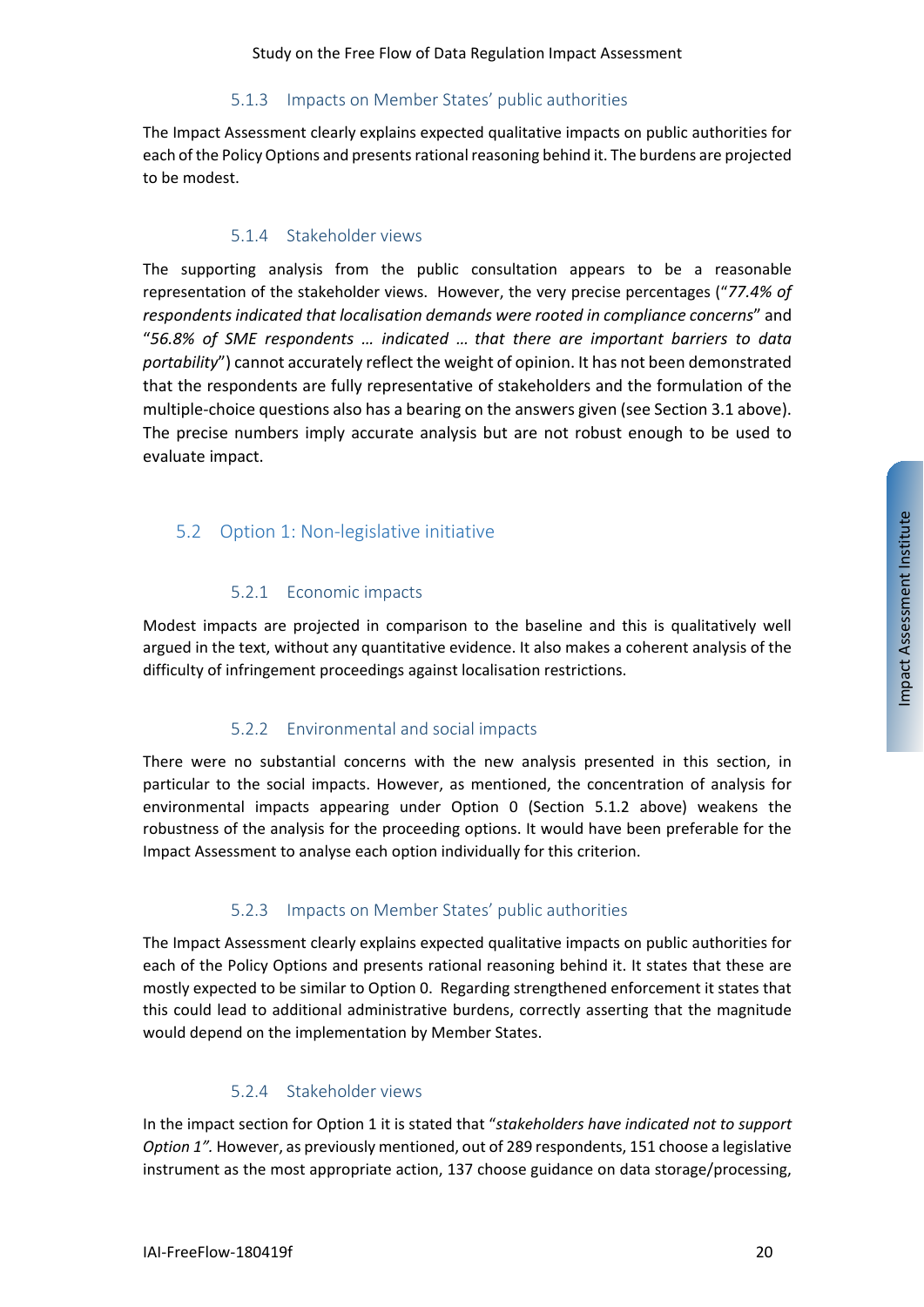128 wanted increased transparency of restrictions, and 55 selected 'other' options. The statement is therefore not substantiated.

The same section also states that *"The same message appears from the public online consultation, in which 55.3% of respondents argue for a legislative approach. The majority of stakeholders, therefore, would be disappointed with an approach as under Option 1."*

However, as stakeholders had the option of selecting multiple appropriate actions and the Impact Assessment does not provide a clear depiction of choice overlaps, it is not demonstrated that the statement is representative.

The section also cites pressure from the press (page 37) to uphold the Commission's promised actions under the Digital Single Market strategy. The press is not a good reflection of stakeholder sentiment and its citation as support for one option over another does not constitute appropriate evidence.

Under the section on 'Data availability for regulatory control by Member State authorities' the Impact Assessment states that *"it is unlikely that Member State discussions / exchanges of best practices would lead to tangible results in terms of trust either on the part of public authorities or the part of market players. Therefore, Option 1 would not enhance the data availability concerns".* However, the Impact Assessment does not explain how it reached this conclusion.

## <span id="page-20-0"></span>5.3 Option 2: Principles-based legislative initiative and cooperation framework

### 5.3.1 Economic impacts

#### <span id="page-20-1"></span>Free flow across borders

The macro-economic impacts of Option 2 are presented as being supported by a Commission procured study<sup>[9](#page-20-2)</sup>. However, a closer look at the study shows that a number of the claims in the Impact Assessment are not substantiated.

It states that "*this study concludes that a free flow of data legislative proposal taking away data localisation would be the most important factor in driving the European data economy towards the high growth scenario of 4% GDP by 2020."*

Yet the study does not conclude this, instead it suggests that localisation "*may hinder*" datadriven innovation and related developments. Secondly, it refers to the need for free-flow of data as *"an important requirement",* not as the most important factor. Lastly, the study makes no mention of growth scenarios relating to 2020. This is problematic as the claims made represent the bulk of the support for macro-economic impacts. This evidence therefore provides support for the claims made for Option 2 but is not sufficient to prove the extent indicated.

In a section for 'impacts on businesses', evidence is provided via a Deloitte study<sup>10</sup>. It projects an increase in value added (NPV) for cloud users of €7bn, cloud providers of €4bn and society

<span id="page-20-2"></span><sup>9</sup> "European Data Market. Data ownership and Access to Data - Key Emerging Issues", SMART 2013/0063, IDC, 29th January 2016.

<span id="page-20-3"></span><sup>&</sup>lt;sup>10</sup> "Measuring the economic impact of cloud computing in Europe", (SMART 2014/0031), Deloitte, 2016.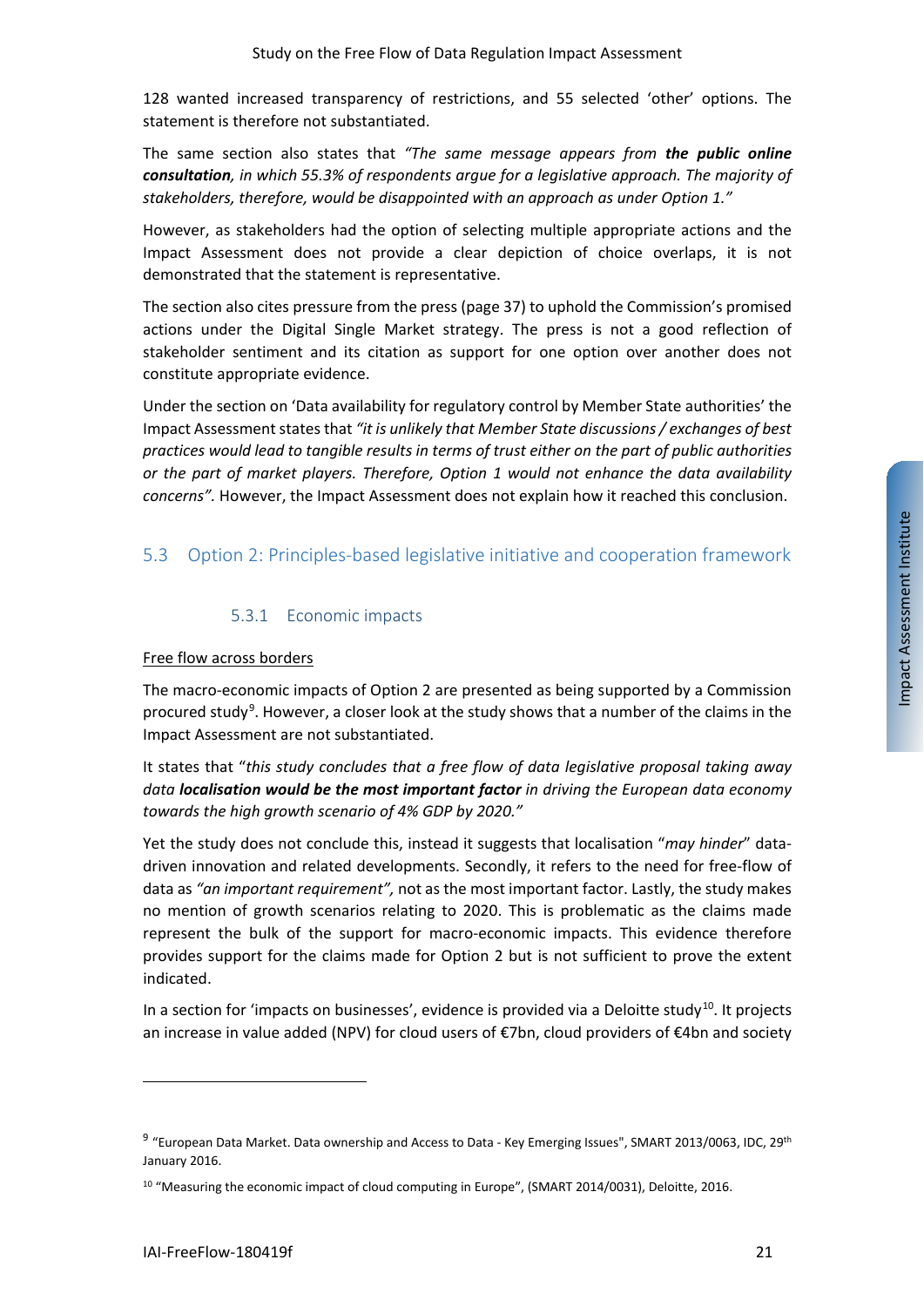of €0.85bn from 2015 to 2020. It characterises the benefit for users as "modest in relative terms" (1.36%). The study appears to be thorough and consistent in its data and analysis, with the results being materially relevant.

The Impact Assessment states then towards the end of the section, that the *"results are corroborated by the results of the public consultation".* It would be more correct to say that they are supported by the responses to the public consultation, since the Public Consultation itself does not have quantitative figures on costs for businesses, and is therefore not a position to corroborate such conclusions.

In a section on 'quantitative impacts', the Impact Assessment addresses cost differentials for data storage between certain Member States. In trying to establish the effects on the competitiveness of European SMEs, it estimates the following:

- storage requirements of SMEs (50 TB per month),
- the proportion that use cloud services (8%)
- the proportions using "cheap" and "expensive providers" (50% each)
- the cost differential using one data point (Hungary vs. Germany: 51.69¢/GB)

The figures for storage requirements and the proportions using cheap and expensive providers are not referenced. The text itself admits that the estimate (€26,000 savings per SME per year) "has little scientific value". Directionally the estimate makes sense, in that savings for SMEs and other companies would be the expected results of this option. However, to add value to the evidence such estimates should be substantiated with valid data and projections.

Overall, while the Impact Assessment demonstrates that a material economic benefit can be expected, some of the evidence lacks concreteness.

#### Data availability for regulatory control by Member State authorities

The qualitative explanations of the expected positive impacts on efficiency and reduced uncertainty and the limited burden of contractual costs are coherently presented.

#### Switching and porting data between providers and IT systems

The text again makes coherent qualitative arguments for the proposed provisions, in particular associating the expected economic impacts with the forecast growth in cloud services to 2025. Some quantitative analysis would have been useful in order to substantiate the impacts. It also refers to evidence that suggests that legislative action should not be too detailed. The only specific given is from concerns expressed by some stakeholders in the public consultation, without explaining the concerns.

Likely additional regulatory burden and compliance costs are asserted, without quantification. The text argues that this burden will anyway be borne due to the portability right under the GDPR, but if this argument were valid, it could be argued that there is little additional benefit from the proposed regulation, contradicting the previous evidence. This section adds no value to the assessment.

Regarding Sub-Option 2a (self-regulation), the assertion that it "…would still induce the largest amount of the positive economic effects assessed for Option 2 above…" is not fully substantiated, although directionally it is reasonable.

#### Security of data processing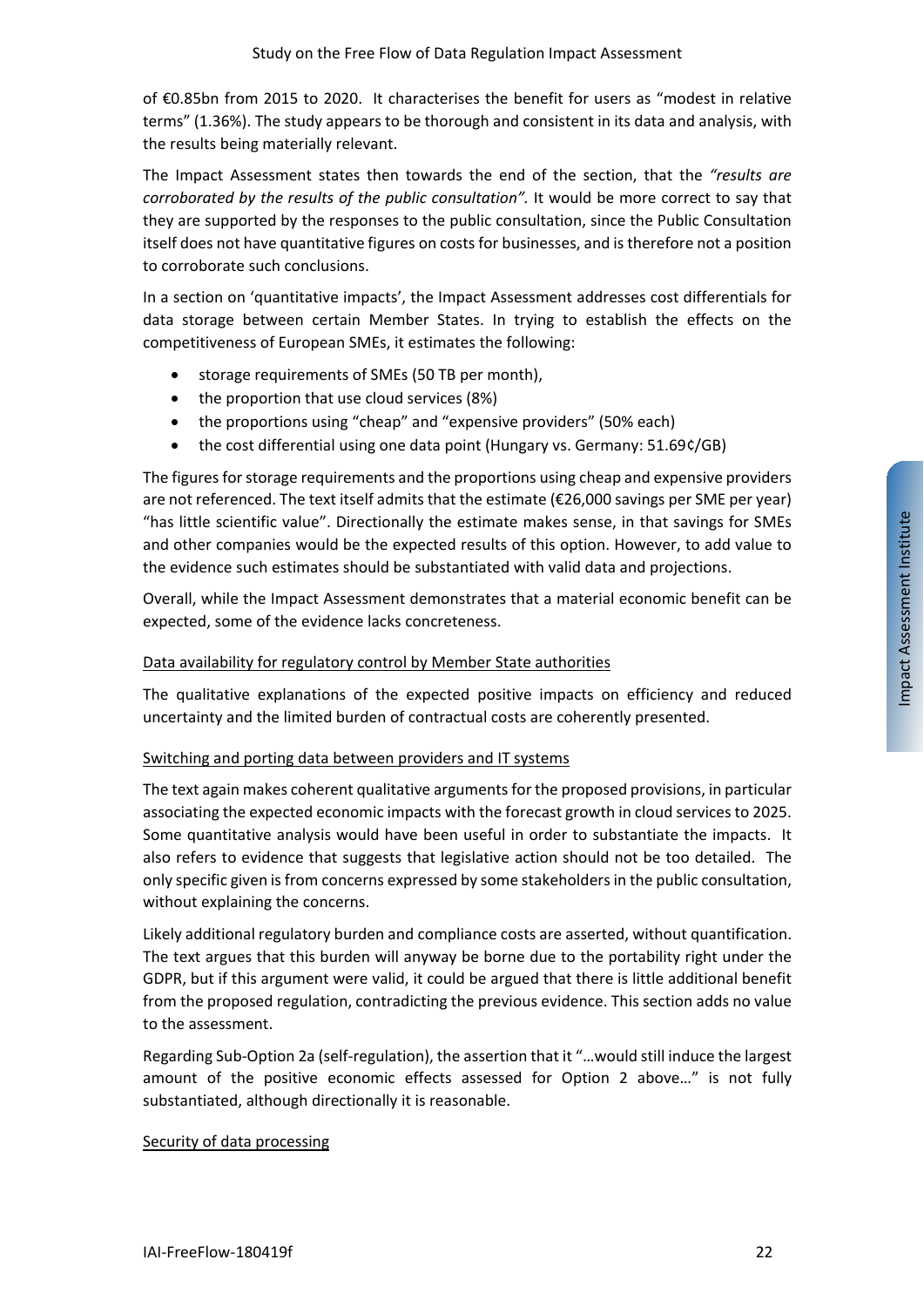The qualitative part of the assessment of economic impacts of Option 2 is presented coherently, whereby the projected additional NPV of 3.5bn over five years from uptake of certification and standards appears to be based on sound analysis.

Regarding Option 2a, the added legal certainty is properly argued, although this does not lead to an explicit conclusions regarding economic impact.

#### 5.3.2 Environmental and social impacts

<span id="page-22-0"></span>Reference is made here to Sectio[n 5.2.2.](#page-19-4)

#### 5.3.3 Impacts on Member States' public authorities

<span id="page-22-1"></span>The Impact Assessment estimates that 0.5 full time equivalent (FTE) costing around €33,000 per year would be sufficient to cover the need for a 'single point of contact expert group' on free flow of data. No derivation of the FTE estimate is presented. In terms of the working time required, this may be a reasonable estimate. However, setting up and running a committee requires preparation, coordination, travel, attendance and follow up, burdens whose nature may not be fully captured by a simple time and cost figure, and will likely present different challenges in different Member States.

Whilst the assertion that "*Option 2 would lead to moderate administrative burden for Member States…*" may be qualitatively consistent, especially when comparing to the projected economic benefits, a simple absorption of this work into an additional 0.5 FTE may not fully represent the administrative burden.

The text further states that Option 2 would put in place notification/review procedures to verify compatibility, but that all options would include notification and review. It is therefore inconsistent that this section includes an estimate of the costs of this notification/review for option 2, but is not included in the assessment of the other options. This would be necessary for a robust comparison. The cost estimates themselves appear to be well referenced.

#### 5.3.4 Stakeholder views

<span id="page-22-2"></span>The Impact Assessment makes appropriate use of the some of the consultation's findings in this section. A shortcoming however is that the stakeholder's views section for Option 2 infers that the majority would support it as an option. Given the issues identified in the consultation and evaluation of its results (Section [3.1](#page-12-0) of this study), such claims are not robust.

The stakeholder section also includes several comments from the Public Consultation to support Option 2. This practice of exemplifying arguments via stakeholder comments from the Public Consultation is not done for Option 0 and is limited in Option 1 and 3 despite there being stakeholders who have shown of support for those options.

#### <span id="page-22-3"></span>5.4 Option 3: Detailed legislative initiative

#### 5.4.1 Economic impacts

<span id="page-22-4"></span>The macro-economic and business impacts of Option 3 are not explicitly evaluated, as no specific analysis is presented. The text states that *"…this option would only moderately reduce*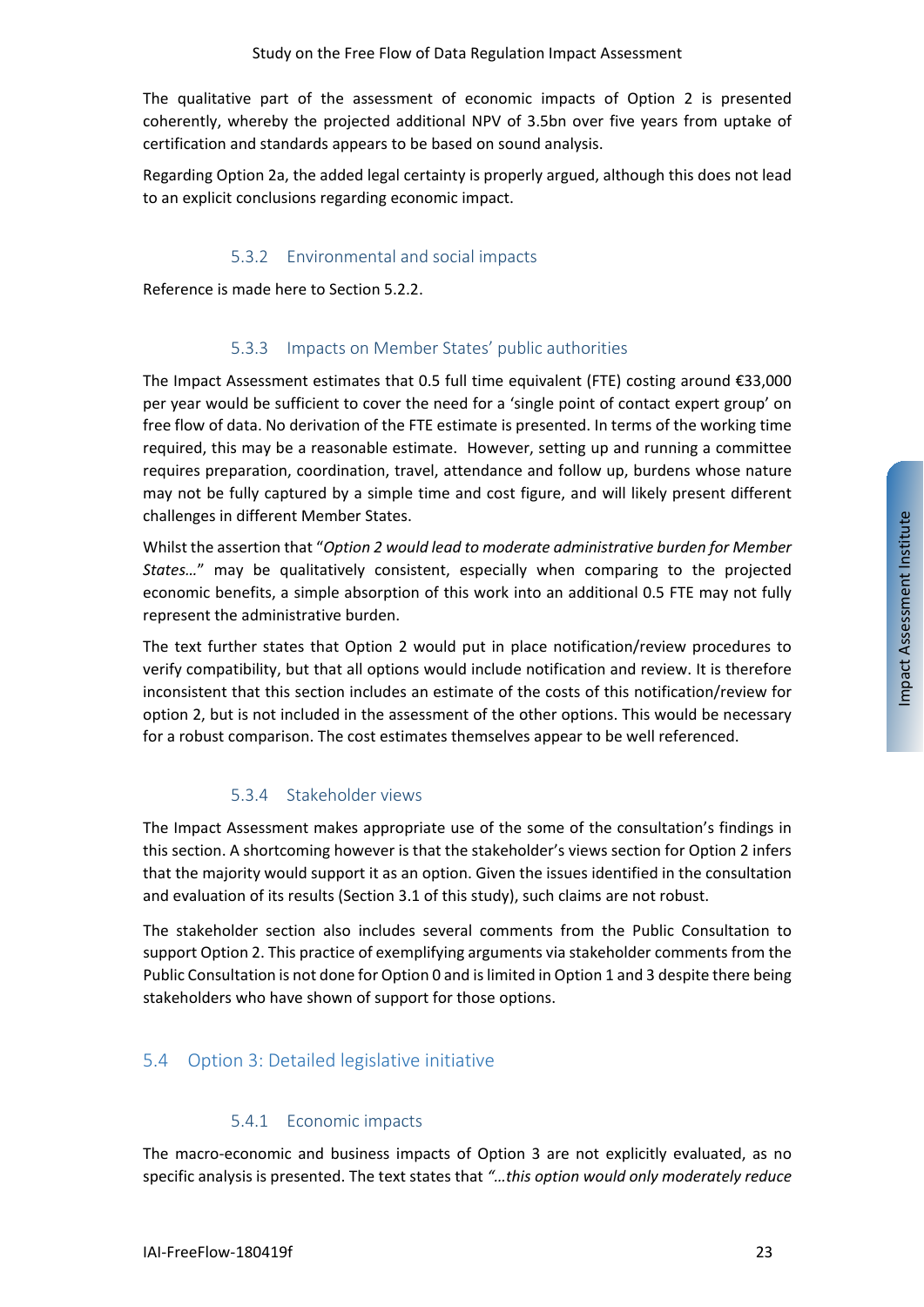*the number and range of data localisation restrictions and prevent the emergence of new restrictions*". It gives the reasoning that "*…the pre-defined assessments approach would incite Member States to seek listing entire sectors or types of data as areas of justified restrictions*". Whilst there is logic to this assertion, no evidence or supporting opinions are presented to substantiate it.

The Impact Assessment makes the claim that "*The impacts on the business sector under this option are going to be equally sizeable as under Option 2 and of the same indirect nature*". It does not provide evidence or reasoning for this claim. Further, the above-cited consequence of restrictions only being moderately reduced indicates a significantly lower impact for all parties, including business.

#### 5.4.2 Environmental and social impacts

<span id="page-23-0"></span>Again, reference is made here to Section [5.2.2.](#page-19-4)

#### 5.4.3 Impacts on Member States' public authorities

<span id="page-23-1"></span>The Impact Assessment clearly explains expected qualitative impacts on public authorities for each of the Policy Options and presents rational reasoning behind them. In particular the greater burden of Option 3 compared to Option 2 is expressed, although the derivation of the figure for additional FTEs is not shown. The quantitative result is modest (€83460 per Member State) in comparison to the projected economic benefits. As in Section **Error! Reference source not found.** above, how this affects Member States' administrations in practice and how it differs between Member States is more complex and would have to be determined case-bycase for a full assessment.

#### 5.4.4 Stakeholder views

<span id="page-23-2"></span>With regard to Option 3's potential on raising awareness around the principle of the free flow of data, the Impact Assessment mentions several stakeholders expressing that *"Option 3 would be probably less convincing than Option 2 because Option 3 is a purely legislative option and makes no reference to awareness raising activities. The reason is that Option 3 foresees comitology as execution mechanism, instead of a cooperation group made up of representatives of Member States' civil services. Without awareness raising, these stakeholders could argue, it is not efficient to adopt legal principles on the free flow of data as this would insufficiently address the legal uncertainty and lack of trust problems that were identified by nearly all stakeholders."*

It is not explained why awareness raising actions cannot be taken under Option 3. Option 2 was given a sub-option (2a), it is not clear why Option 3 could not be modified to address this concern of the stakeholders.

# <span id="page-23-3"></span>6 Evaluation methodology & results

In section 7 of the Impact Assessment, the previously mentioned impact areas are compared with each of the policy options being assigned a score. This scoring system is a scale from -2 to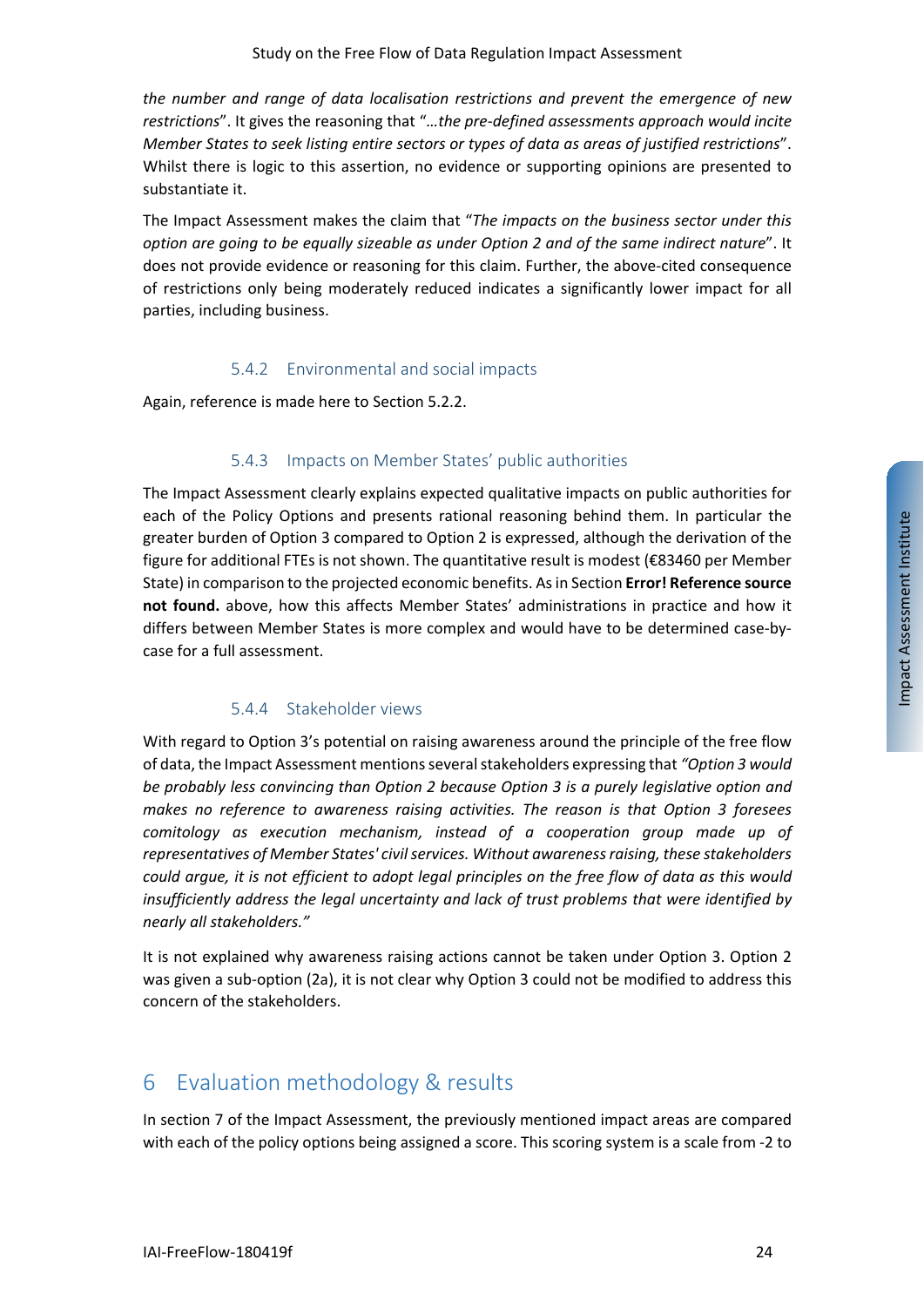+2 with scores being assigned based on how well policy options perform compared to the impact areas. Score are defined as:

-2: directly negative impacts -1: indirect negative impacts 0: neutral +1: indirect positive impacts +2: direct positive impacts

The terms "directly negative" and "indirect negative" are not defined, although some explanation can be inferred from the scoring explanations for each option. This system implies that the degree of directness of the impact correlates to the numerical score. However, it is conversely possible that an indirect impact could be greater than a direct one, depending on the impacts' precise nature. The scoring system itself is therefore not coherent. With only five discreet scores, it also allows insufficient differentiation between individual evaluations.

Further, the definition of "neutral" is not clear. In the evaluation it is clear that Option 0 has been assigned a neutral assessment for all elements. However, in the case of no EU policy change, some type of impact would still be expected.

More specifically, there is a lack of clarity over whether some of the impacts stated for other options potentially hold true under the baseline. It also highlights the question why Option 0 was not analysed accordingly in each of the impact areas.

Reviewing the evaluation of all the options, the comparison shown in the table exhibits clear analytical flaws and inconsistencies.

- In terms of effectiveness, Option 1 is given a score of -1 despite it being stated that it *"could be an improvement on the baseline scenario".* If this is the case, that would constitute a positive impact (i.e. a positive score). As effectiveness is measured as the reaching of the policy objectives, Option 0 should have a negative impact instead of being scored 0 as seen in the score table. As it stands, the analysis seems to indicate that doing nothing is better than both option 1 and 3 in terms of reaching the policy objectives, in contradiction to the explanations of the options.
- In assessing the environmental and social impacts, Option 1 is given a score of  $+1$  due to the use of existing legislation to combat data localisation. If the legislation exists, then the same impact ought to occur under Option 0. If this is not the case, the Impact Assessment has not provided an explanation as to why the positive impacts of existing legislation would not also occur under the baseline or no change in EU policy.
- Additionally, as the results of the public consultation indicate low support for the status quo, Option 0 can be seen as not being supported by stakeholders. With this in mind, Option 0 should have a negative score instead of 0. As it stands, the evaluation table seems to indicate that Option 0 is more popular with stakeholders than both Option 1 and 3 despite the public consultation results showing the opposite.
- Furthermore, Option 3 is first given a lower positive impact due to the claim that stakeholders "have not advocated a detailed legislative initiative". However, whether stakeholders would support a detailed legislation is not demonstrated by the results of the consultation. Lack of advocacy for one option out of several is not necessarily a signal of lack of support. Option 3 is also downgraded 2 points due to the majority expressing concern that the Commission could be "too prescriptive in terms of prescribing technological standards". It is unclear why this downgrade constitutes -2 instead of -1.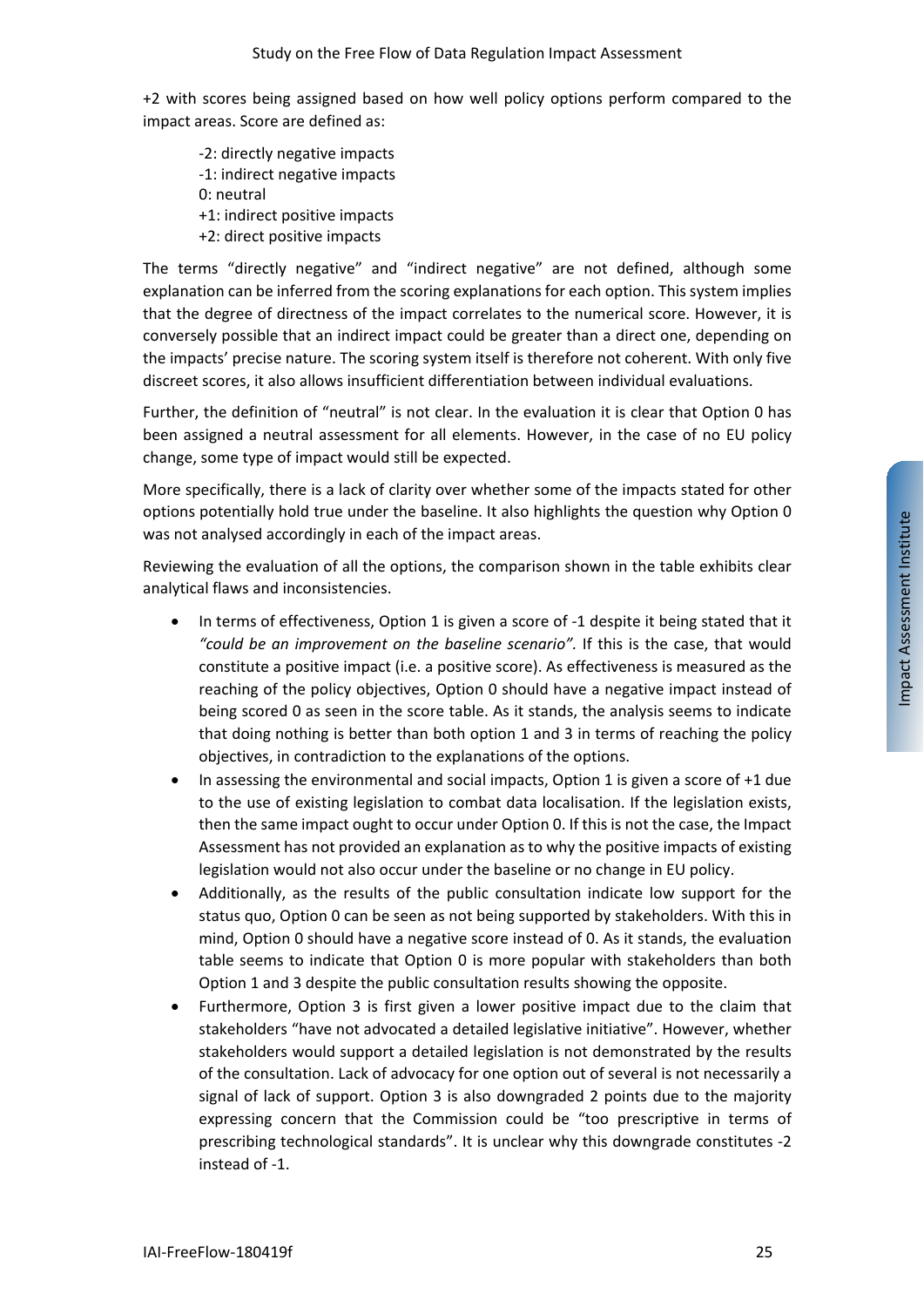• Additionally, the method of explanation of the scoring is inconsistent. In particular, Option 3's written analysis discussed this arithmetic whereby for the other options only the final figure was quoted.

There is also a question of whether stakeholder support should be used an evaluation parameter for the policy outcome. It is not explained why this is a valid evidence parameter, nor are the aforementioned issues with representativeness resolved. Given the issues of the public consultation previously mentioned in this study, assigning a concrete score to each option is problematic.

Regarding the balance of assessment between policy options, there are issues in both the Effectiveness and Economic Impact sections. For example, Option 3 is not given the same amount of analysis as Option 2 and 2a, despite representing a potentially more substantial piece of legislation. In the Effectiveness section, Option 3 is also directly compared with Option 2 instead of being assessed based on its own merits. It is therefore not balanced in terms of the assessment of these options, and indicates a lower priority given to Option 3 in the assessment.

Lastly, there is a fundamental question of how different impact parameters compare with each other. The Impact Assessment grants a score across these parameters and tallies them up for a total. Effectively, a negative score in one impact area can negate a positive score in another area. However, within the context of the proposal and policy challenge, it cannot be assumed that all of the evaluated impact areas have equal importance, nor that aggregating scores in this manner is effective in finding the option that solves the challenges as outlined in the problem definition.

In particular, economic impacts are assigned the same weight as all the others, whereby the projected economic benefits represent a primary rationale for the selected policy. For policy option 2, this enables a +2 evaluation for economic impact to be fully counterbalanced by a -2 for burden on MS authorities (or for coherence). A coherent weighting scheme would emphasise the economic benefits to a greater extent. This would still result in option 2 being preferred, but it would be supported by a much more coherent rationale.

Further, the final comparison is highly dependent on the evaluations given for stakeholder support, again leading to the question whether policy should be guided by opinions provided through consultation with no guarantee of representativeness of affected parties.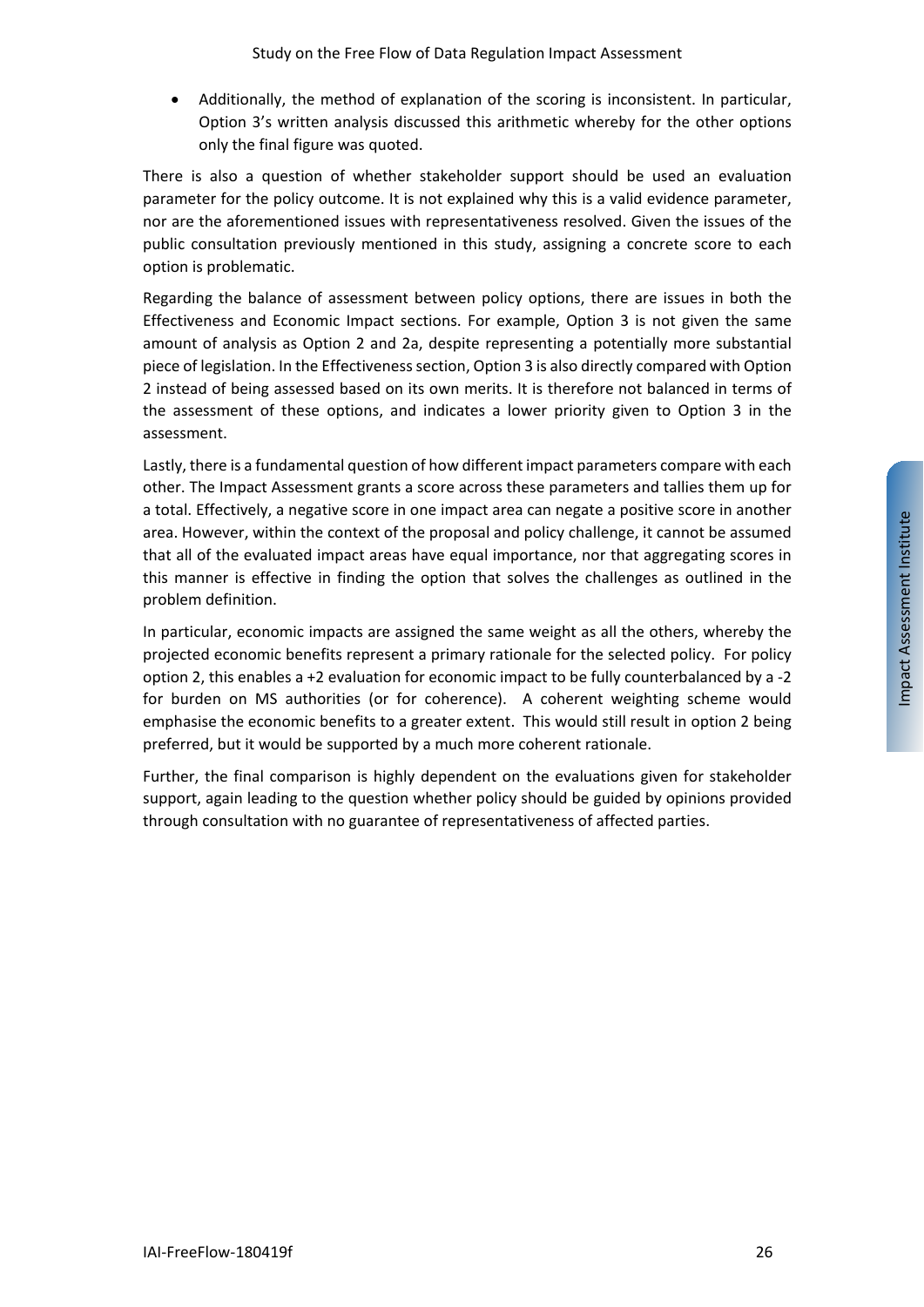| <b>Impacts</b>                    | <b>Option 0:</b>                                | <b>Option 1:</b>                                                   | <b>Option 2:</b>                                  | <b>Option 3:</b>                |
|-----------------------------------|-------------------------------------------------|--------------------------------------------------------------------|---------------------------------------------------|---------------------------------|
|                                   | <b>Baseline Option - no EU</b><br>policy change | <b>Non-legislative initiatives to</b><br>promote free flow of data | <b>Principles-based legislative</b><br>initiative | Detailed legislative initiative |
|                                   |                                                 |                                                                    |                                                   |                                 |
|                                   |                                                 |                                                                    | and Sub-option 2a:                                |                                 |
|                                   |                                                 |                                                                    | <b>Combination of principles-</b>                 |                                 |
|                                   |                                                 |                                                                    | based legislation and self-                       |                                 |
|                                   |                                                 |                                                                    | regulation                                        |                                 |
| <b>Effectiveness</b>              | $\bf{0}$                                        | $-1$                                                               | Option $2: +2$                                    | $+1$                            |
|                                   |                                                 |                                                                    | Sub-option $2a: +2$                               |                                 |
|                                   |                                                 |                                                                    |                                                   |                                 |
| <b>Economic</b>                   | 0                                               | 0                                                                  | Option $2:+2$                                     | $+1$                            |
|                                   |                                                 |                                                                    | $Sub-option 2a: +2$                               |                                 |
|                                   |                                                 |                                                                    |                                                   |                                 |
| <b>Environmental &amp; Social</b> | $\bf{0}$                                        | $+1$                                                               | Option $2: +1$                                    | $+1$                            |
|                                   |                                                 |                                                                    | Sub-option 2a: +1                                 |                                 |
| <b>Coherence with existing</b>    | $\bf{0}$                                        | 0                                                                  | Option $2: -2$                                    | $-2$                            |
| legislation                       |                                                 |                                                                    | Sub-option 2a: 0                                  |                                 |
| <b>Burden on MS authorities</b>   | $\bf{0}$                                        | $-1$                                                               | Option $2: -2$                                    | $-2$                            |
|                                   |                                                 |                                                                    | Sub-option 2a: -2                                 |                                 |
| <b>Stakeholders' support</b>      | $\bf{0}$                                        | -2 (free flow of data)                                             | <b>Option 2: <math>+2</math></b>                  | $+1$ (free flow of data)        |
|                                   |                                                 | $0$ (switching $\&$ porting data)                                  | $Sub-option-2a: +2$                               | $-2$ (switching & porting data) |
|                                   |                                                 |                                                                    |                                                   |                                 |
| <b>Total</b>                      | $\bf{0}$                                        | -2                                                                 | Option 2:3                                        | $-2$                            |
|                                   |                                                 |                                                                    | Sub-option 2a: 5                                  |                                 |

For each of the different categories of consideration, the options received scores on a scale from -2 (direct negative impacts) to +2 (direct positive impacts). The calculated total scores are displayed in the last row.

#### *Table 1: Summary of the Impacts across the policy options as presented in the Impact Assessment*

Given the comments above, the scores found within this table are not properly justified, nor can the exercise in general be considered a robust method for comparing policy options.

However, even taking these shortcomings into account, a reasonable revision of the results of the evaluation would reach the conclusion that Option 2, and specifically 2a, is the most beneficial, according to the available evidence.

# <span id="page-26-1"></span><span id="page-26-0"></span>7 Coherence with the legislative proposal

## 7.1 Feasibility of the comparison

Despite the issues mentioned previously in Input Data and Analytical Methodology sections of this study, the Impact Assessment does manage broadly to compare the different impact areas across the presented Policy Options. While some impact areas for some options are given more prominence than others, there is enough analysis to make a comparison.

## <span id="page-26-2"></span>7.2 Outcome of the comparison

While the Impact Assessment has some shortcomings in terms of the analysis of impacts across the policy options and with its methodology for selecting the most appropriate course of action, the selection of Option 2a does appear to reflect the available evidence and analysis.

The Commission's Legislative Proposal follows the conclusions found within the Impact Assessment and reflects its evidence base and analysis. However, some of the shortcomings related to the use of the results of the Public Consultation (as previously discussed in section 3 of this study) are repeated in the Legislative Proposal.

Whilst the presence of the identified shortcomings does not invalidate the choice of policy option within the context and the logic described in the Impact Assessment, it does undermine the robustness of the evidence according to the standards prescribed under Better Regulation. It does not establish a fully evidence-based comparison of viable options.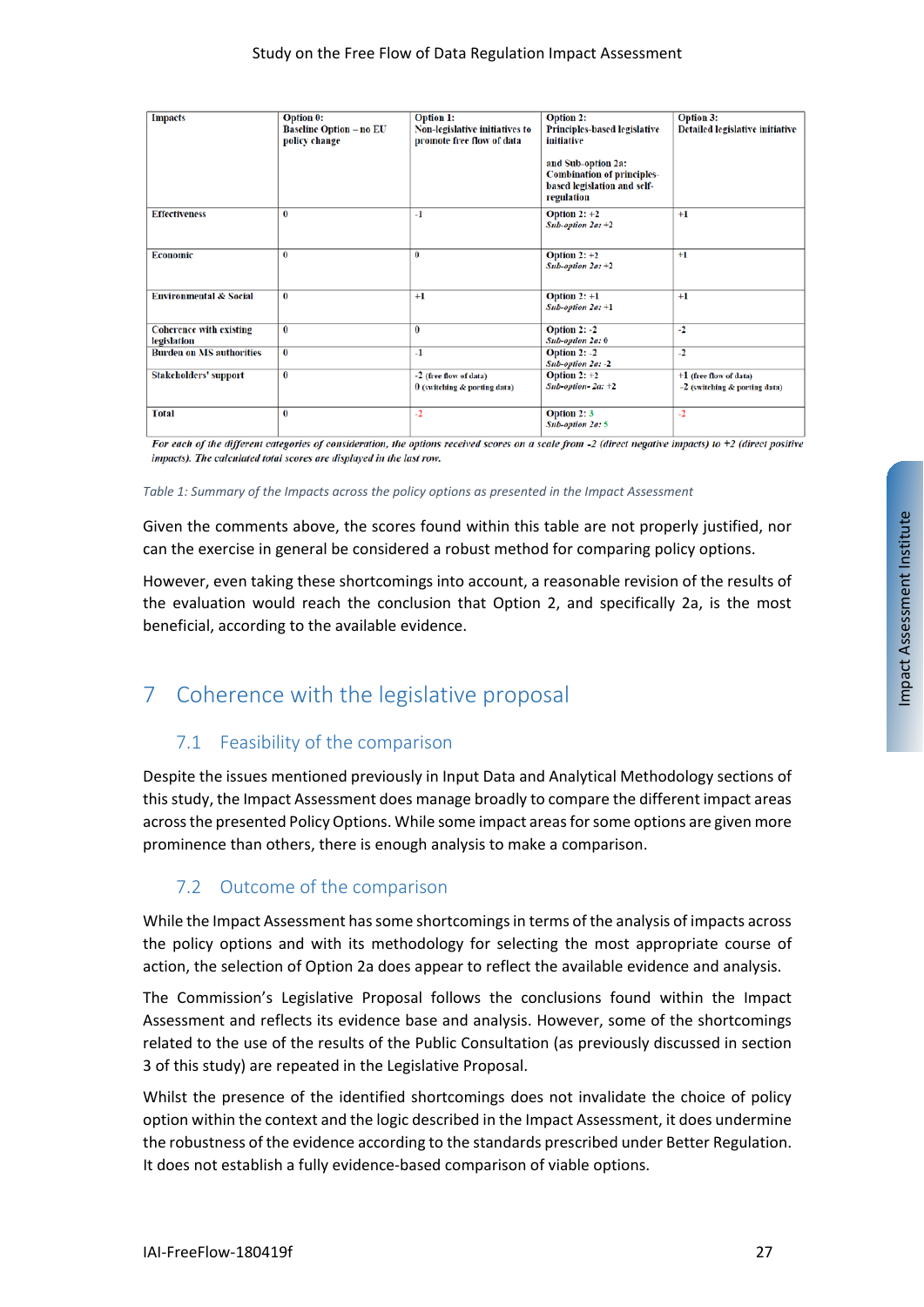# <span id="page-27-0"></span>8 Compatibility with other EU policies

The Impact Assessment clearly illustrates the diverse range of existing mechanisms and legislations that relate to the Digital Single Market and how a proposed legislation would build upon previously implemented policies. Over the course of the Impact Assessment's analysis, there are clear explanations on how and why different policy options could overlap with existing mechanisms and legislation. This is taken into account during the selection of the most appropriate policy option.

Based on the evidence provided via the Impact Assessment and subsequent legislative proposal, compatibility with other EU policies appears to have been taken into account. The legislative proposal for instance, explains conclusions derived from the analysis in the Impact Assessment in justifying its compatibility with other EU policies and existing measures. Based on the findings of this study, the European Commission has demonstrated compatibility.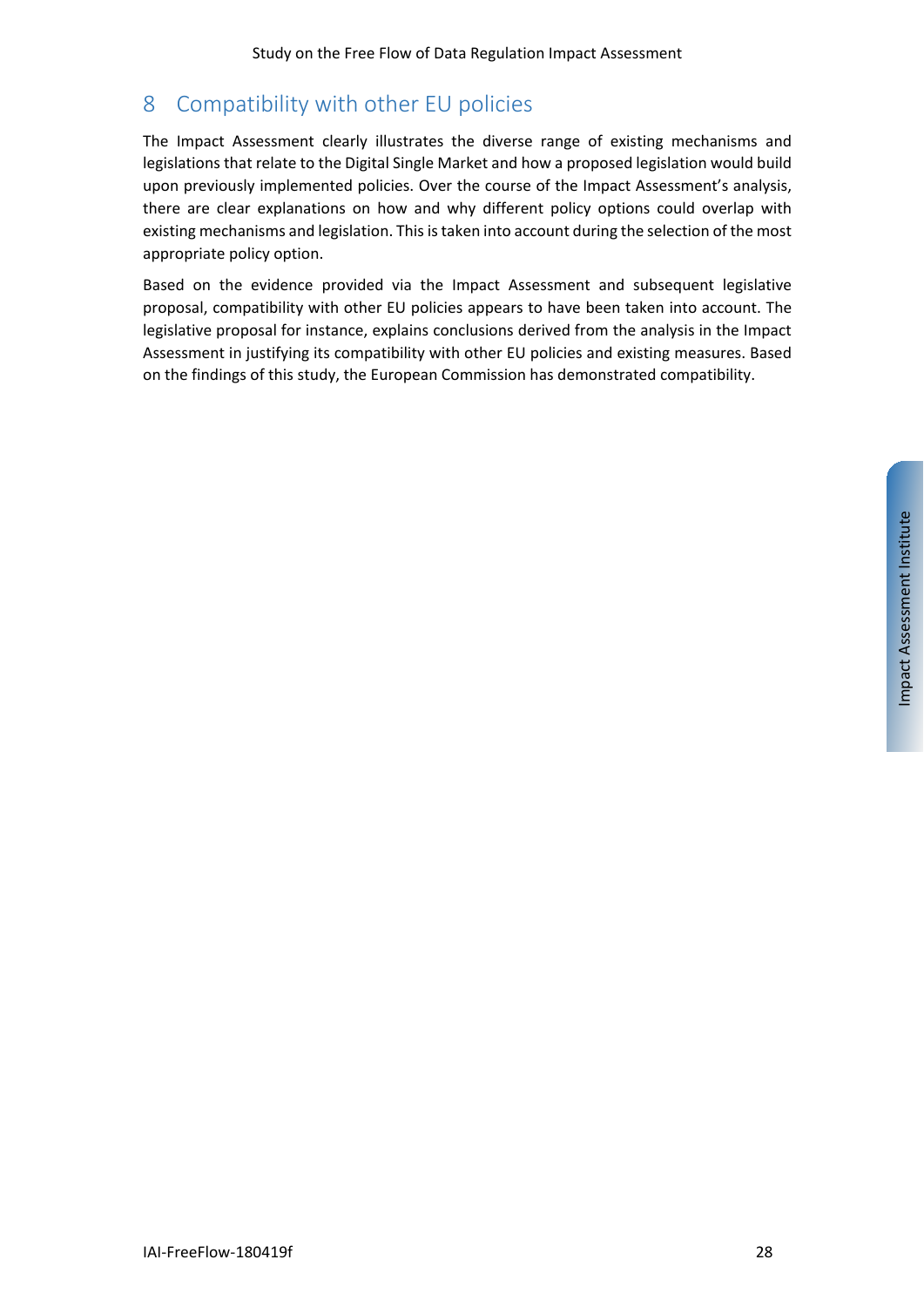## <span id="page-28-0"></span>Annex I: Accompanying statement

This report has been written according to the guiding principles of the Impact Assessment Institute: transparency, objectivity, legitimacy and credibility. It analyses the subject matter from a purely factual and scientific point of view, without any policy orientation. In respecting these principles it has been compiled following its written Study Procedures.<sup>[11](#page-28-1)</sup>

The analysis is open to review and criticism from all parties, including those whose work is scrutinised. Contacts with all relevant parties are recorded to ensure transparency and to guard against "lobbying" of the results.

By its nature the report has a critical characteristic, since it scrutinises the subject document with its main findings entailing the identification of errors, discrepancies and inconsistencies. In performing this work, the intention of the report is to be constructive in assisting the authors of the subject document and its background information as well as all relevant stakeholders in identifying the most robust evidence base for the policy objective in question. It should therefore be seen as a cooperative contribution to the policy making process.

This report is also to be considered as a call for additional data. Peer review is an essential step laid down in the procedures of the Impact Assessment Institute and this is manifested in the openness to further review and to identify new data. Even at publication of the final version, the report explicitly requests additional data where the readily available data was not sufficient to complete the analysis, and is open to newly arising data, information and analysis.

<span id="page-28-1"></span><sup>11</sup> "Procedures for Conduct of Studies", Impact Assessment Institute, December 2015 [\(http://www.impactassessmentinstitute.org/#!procedures/c1q8c\)](http://www.impactassessmentinstitute.org/#!procedures/c1q8c)